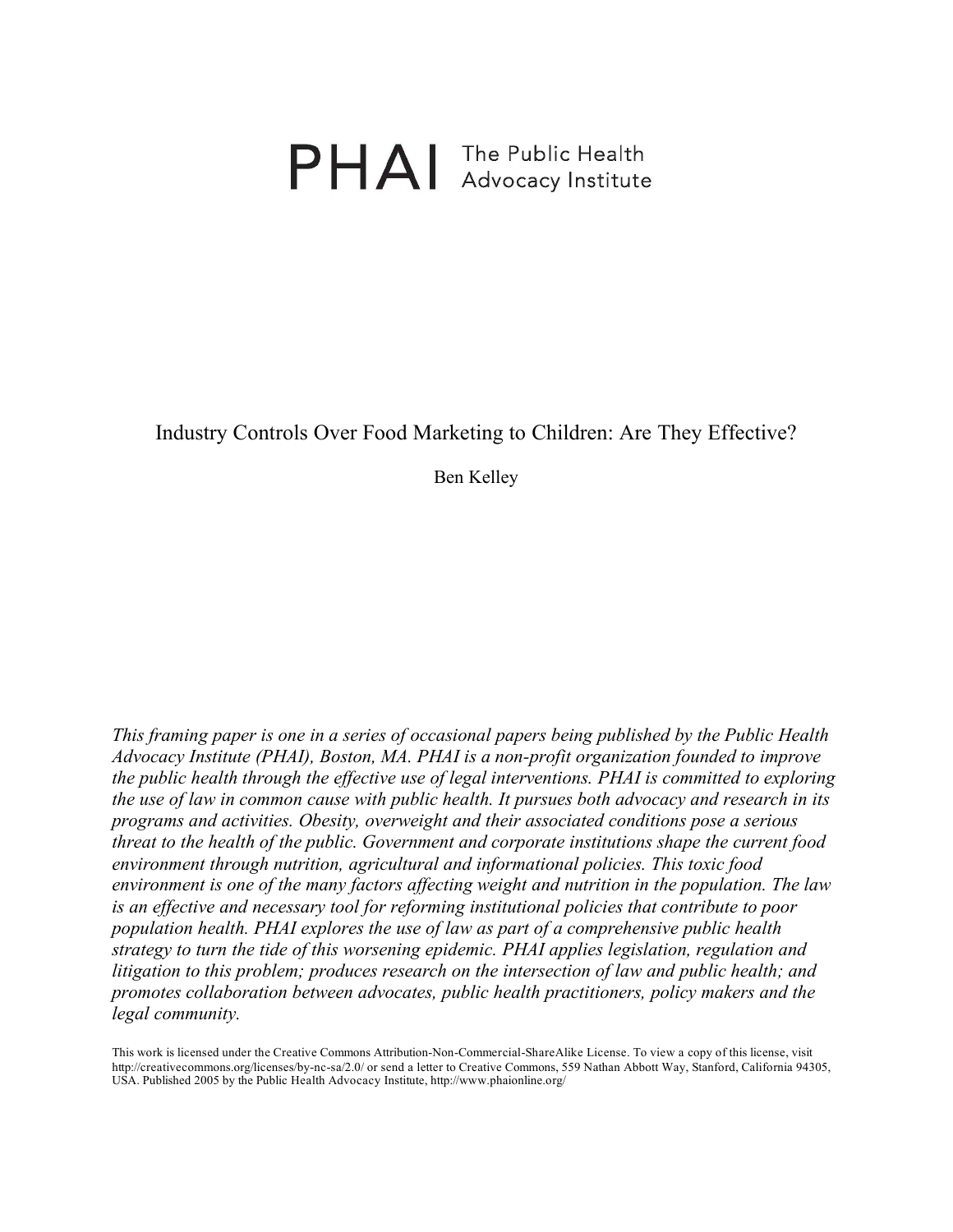## **Industry Controls Over Food Marketing To Young Children:**

**Are They Effective?**

Ben Kelley

# *Abstract*

*The U.S. food and advertising industries maintain a system of self-regulation of marketing messages promoting the purchase and consumption of high-calorie, low-nutrition foods to children. This paper presents an extensive review and summary of global assessments of selfregulation in general, as well as of commentaries specifically addressing the world-wide state of regulation directed at food advertising that targets children. It concludes that the U.S. selfregulatory system is ineffective when measured against available criteria for gauging the adequacy of self-regulation, and also ineffective in the context of the worsening obesity epidemic and its damaging impact on children.*

# **Introduction**

The severely damaging impact of the obesity epidemic on the health of children in America has been well documented. ("Epidemic") As it worsens, it is increasingly prompting calls from public health advocates, educators, and parents for effective regulation of food marketing practices that influence young people in their food purchasing and consumption behaviors. ("Epidemic"; Harkin; PHAI website)

 "Many studies indicate that children's exposure to food advertising and marketing may be influencing their food choices. Content studies document that children are exposed to a vast number of TV ads for food products such as sodas, cereal, candy, and fast food. Other research suggests that exposure to food commercials influences children's preferences and food requests, and that ads can also contribute to confusion among children about the relative health benefits of certain foods." (Kaiser)

The food and advertising industries respond to calls for regulation of such messages by seeking to frame the debate as follows:

"The disagreement between those who offer advertising as one of the solutions and those who blame it for contributing to the problem of obesity is at its core a disagreement over the confidence the country has in the credibility of advertising and the systems designed to ensure the credibility of advertising." (White Paper)

They assert that the scheme of self-regulation exercised through the Children's Advertising Review Unit (CARU) of the Council of Better Business Bureaus is sufficiently effective, thus obviating the need for government controls. (White Paper, Advertising Industry's Process)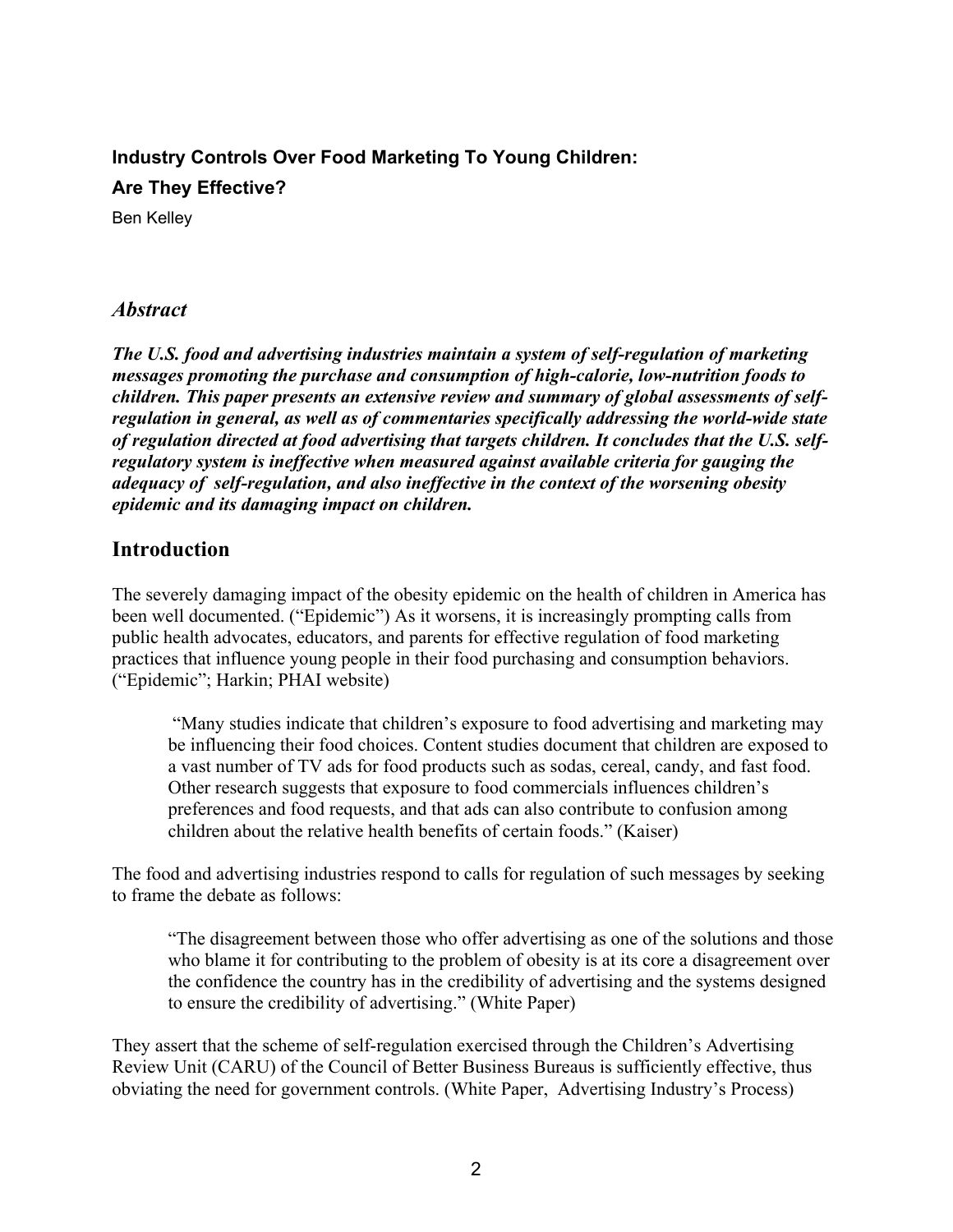In April 2005, Sen. Tom Harkin, the ranking minority member of the U.S. Senate Committee on Agriculture, Nutrition, and Forestry and a sponsor of many bills related to child health, put the issue into perspective in an address to an advertising industry audience. (Harkin) He stated that \$12 billion a year is spent on child-directed advertising that works "brilliantly" to "persuade children to demand – to the point of throwing temper tantrums, if necessary – a regular diet of candy, cookies, sugary cereal, sodas and all manner of junk food."

Harkin voiced the hope that "real restraint will come from *within* your industry. . . obviating the need for further federal regulation" of food marketing. But he warned that while CARU's existence is "an *acknowledgement* by the advertising industry that irresponsible food marketing to children is a very real problem," CARU "is not cutting it. It has no legal authority – and it has no teeth." (emphasis in original)

Food industry representatives oppose government regulation and assert that so-called selfregulatory measures already in place within the industry are adequate.<sup>\*</sup>

"…government regulation cannot be expected to mandate all that we would like advertising to accomplish, and broad restrictions can inadvertently suppress information that could help consumers. Self regulation, however, is ideally suited to address the role of advertising and marketing in promoting healthful choices affecting diet, nutrition and life style. Voluntary compliance with advertising guidelines is likely to be more effective than deliberation, interpretation and litigation over statutes and regulations that attempt to advance the public interest by restricting or mandating commercial communications." (Molpus)

Following publication of Sen. Harkin's remarks a GMA spokesperson was reported to have said that the organization would be "looking at what is working in the present system and building on that." (FoodNavigator)

To what extent, if any, can the food industry effectively regulate the potentially damaging impact of food marketing to children, particularly as to their purchase and consumption of high-calorie, low-nutrition products? Is it doing so at present? If not, is it capable of doing so in the future? These questions are implicit in the divergent positions of health advocates and the industry. They are addressed in this paper.

# Self-Regulation: An Overview

Over many decades of experience throughout the world, the performance record of industry selfregulation in addressing public health problems has been found to be problematic. Examples abound:

 <sup>\*</sup> The term "self-regulation" is ambiguous. Regulation is defined as "a law, rule, or other order prescribed by authority, esp. to regulate conduct." (Random House-Webster) Can an industry effectively act as such an authority over itself? "…the term 'self-regulation' means that the industry or profession rather than the government is doing the regulation." See Campbell for an exploration of this and other definitions. See also Jenkins and Hawkes for relevant observations.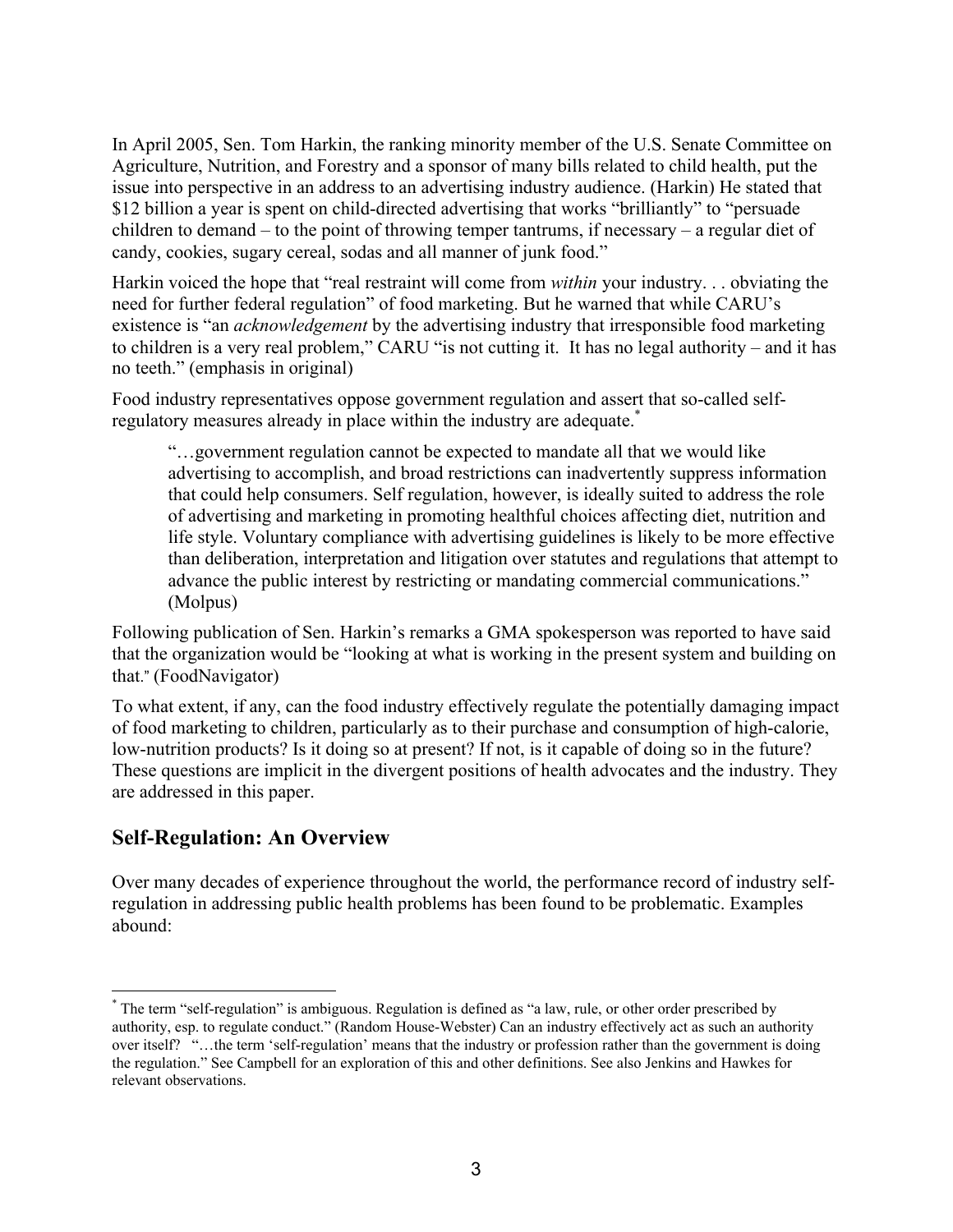An industry-generated "code of practice," adopted by the Association of British Pharmaceutical Industry to regulate the promotion of prescription drugs in the United Kingdom, drew this evaluation in the British Medical Journal: "The ABPI's wish to secure compliance with the code seems weaker than its wish to pre-empt outside criticism and action: its self regulation seems to be a service to itself rather than to the public." (Herxheimer) The tobacco industry's worldwide claims to self-regulate advertising to young people have been widely discredited: "The historical evidence indicates that selfregulation of cigarette advertising and promotion by the tobacco industry has been repeatedly given trials and has not worked." (Richards) An examination of self-regulatory attempts to protect human health threats from food contact plastics in the U.K. concluded that the attempts "failed to provide an adequate public interest response" to the problem. (Rothstein)

A common criticism of many such regimes is their lack of meaningful sanctions against violators. "…self-regulation must meet standards if it is to avoid being seen as merely cosmetic. There must be strong independent input, well-resourced monitoring and tough sanctions for breaches of the rules." (Bradley)

The "lengthy history in Washington of devising self-regulatory schemes as a tactical defense against new legislation" points to yet another common flaw in such regimes. (Boulding, Health Affairs) They have been so widely used by industries seeking to fend off legislation and regulatory intervention in their affairs that considerable doubt has arisen among public policy makers as to their potential for effectiveness. A pattern of self-regulatory failures in addressing health needs, such as by controlling the marketing excesses of the tobacco industry and the manufacture and sale of unsafe cars by the auto industry, has deepened such doubt.

## *Global Analysis*

A comprehensive global analysis of self-regulation, published in 2001 under United Nations auspices, provides useful benchmarks for assessing the strengths and weaknesses of selfregulatory codes implemented by businesses and business sectors. (Jenkins, U.N Research Institute for Social Development) Prominent among these are the following:

Lack of Independent Monitoring: Provisions for effective monitoring are "crucial if [selfregulation] is to have any real impact."

Unrealistic Performance Claims: Self-regulatory systems may be "seen as something more than they really are, and used to deflect criticism and reduce the demand for external regulation. In some cases, codes have led to a worsening of the situation of those whom they purport to benefit."

Adopted Only After Bad PR: For companies that "tend to rely heavily on their corporate image" it is "not uncommon for a code to be adopted… in the aftermath of some major event that has been a public relations disaster for the company concerned."

Adopted to Head Off Outside Pressure: "…corporations may adopt a code of conduct simply to pre-empt external pressure. Consultants have explicitly advocated such a strategy to deal with criticism from 'watchdogs'."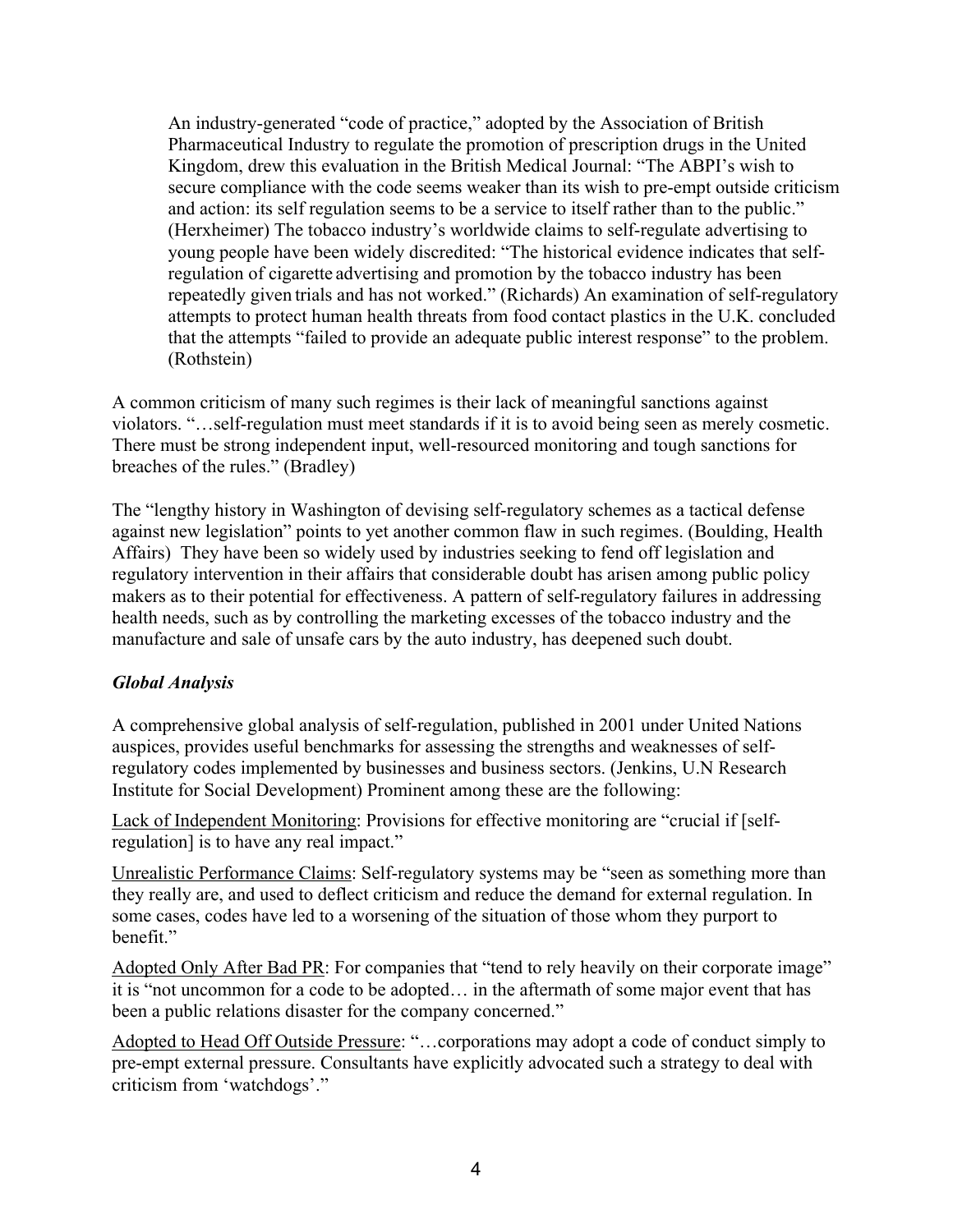Weaknesses in Implementation and Compliance: To be meaningful, a self-regulatory scheme "must have clear methods of implementation and means to ensure that it is being complied with... In practice, implementation can only be guaranteed where there is an element of independent monitoring of codes of conduct."

Discourages Stakeholder Involvement: "…in most cases, stakeholder involvement in implementation is minimal. This is paradoxical since the discourse of corporate responsibility is replete with references to stakeholders and the need to take account of more than narrowly defined financial returns. It is in this area that the contrast between rhetoric and reality is particularly jarring. In the absence of independent monitoring and verification, it is difficult to evaluate whether company codes are applied extensively in practice or remain mere expressions of good intentions."

Absence of Sanctions: "There is also the further question of the sanctions imposed when a code is not adhered to. In many cases no clear sanctions are defined."

The analysis, which is directed generally at global enterprises, concludes:

"It would be a mistake to see codes of conduct as a substitute for government regulation, and any realistic evaluation of codes must take this point into account."

A detailed overview of the international dialogue concerning regulation of food marketing to children is available in a World Health Organization monograph published in 2004. (Hawkes)

# **CARU**

The food industry's claims for its self-regulatory approach are found in a number of documents published by or on behalf of organizations representing both it and the advertising industry. Principal among these are "The Advertising Industry's Process of Voluntary Self-Regulation: Policies and Procedures" and "The White Paper." Entities administering the procedures are the National Advertising Division (NAD) of the Better Business Bureau, National Advertising Review Council, National Advertising Review Board (NARB), and the Children's Advertising Review Unit (CARU).

The industry-designated instrument for self-regulation of food industry marketing messages to children is CARU, a component of the National Advertising Review Council (NARC): "The Children's Advertising Review Unit (CARU) is the self-regulatory body for children's advertising and plays a major role by insuring truthful, non-deceptive advertising to children under the age of 12." (White Paper)

CARU's central role in the self-regulatory process is described in "About the Children's Advertising Review Unit," one of many explanatory documents found on CARU's website (www.caru.org). It states that CARU was founded in 1974 to "promote responsible children's advertising as part of a strategic alliance with the major advertising trade associations through the National Advertising Review Council (comprising the AAAA, the AAF, the ANA and the CBBB)" and to evaluate "child-directed advertising and promotional material in all media to advance truthfulness, accuracy and consistency with its *Self-Regulatory Guidelines for Children's Advertising* and relevant laws."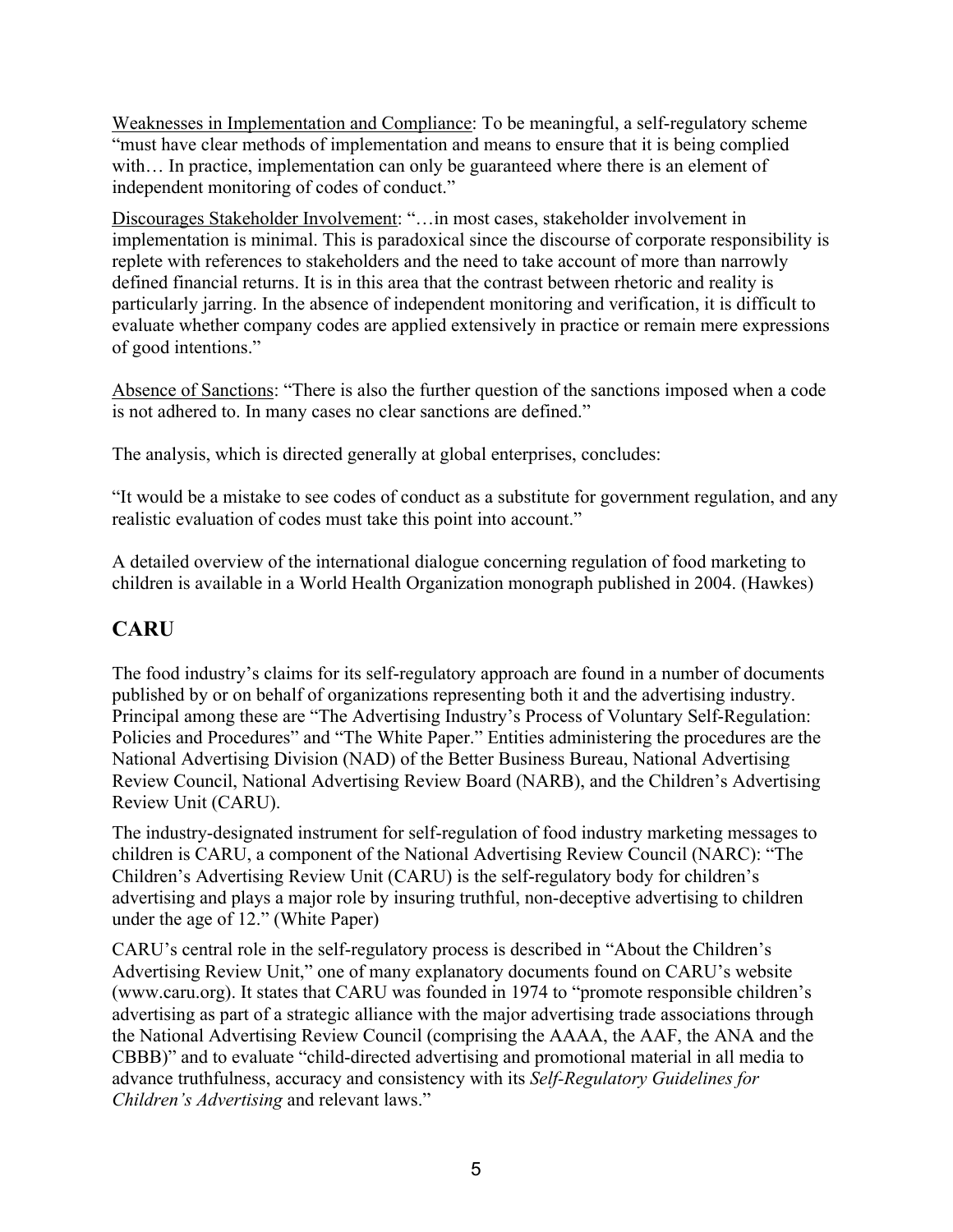Other commentators not affiliated with CARU or the food or advertising industries have concluded that CARU was "established to forestall efforts by groups outside the industry which would severely restrict or even ban advertising to children." (Armstrong, cited in Campbell) "Its creation was met with considerable skepticism by the FTC and consumer groups that questioned whether an organization funded by industry, especially one with so little consumer representation, could objectively regulate advertising practices." (Campbell)

CARU was created amidst the growing concern of health advocates over child advertising abuses, primarily on television, including aggressive and deceptive marketing of sugary breakfast cereals. The concern led to the Federal Trade Commission's 1978 Notice of Proposed Rulemaking to regulate such advertising, which was triggered by four petitions from consumer and health groups seeking regulatory action and by a sweeping FTC staff report recommending that the Commission undertake rulemaking to "explore possible unfairness and deception in children's advertising." (Schwartz) It also resulted in California litigation by the Committee on Children's Television, one of the petitioners, against General Foods and other businesses for harmful advertising to children. (Daynard)

## *CARU's Effectiveness*

The food and advertising industries asserts that CARU is "a highly successful self-regulatory body with a success rate of over 95% in resolving issues regarding advertising to children." (NARC White Paper) Dale Kunkel, coauthor of a 1993 study funded in part by CARU, in which that figure appeared, later characterized the findings as follows:

"An independent evaluation of compliance with the guidelines (Kunkel & Gantz, 1993) found that 96% of more than 10,000 ads met the CARU standards that offered specific criteria amenable to empirical examination (e.g., 'a product should be demonstrated in a way that can be duplicated by the child for whom the product is intended'). But the same study also found that many of the guidelines were too vague and general to even be subject to empirical assessment (e.g., 'care should be taken not to exploit a child's imagination')." (Kunkel, 2004)

Others have joined Kunkel in raising questions about the limits of the effectiveness estimates:

"While Kunkel and Gantz suggest that CARU has been largely successful in implementing the stated goals of the Guidelines, another interpretation is possible. One might wonder why if almost 4 percent of children's commercials shown in one week violate the CARU Guidelines, CARU has only brought an average of fifteen cases per year. Moreover, the number of cases in recent years seems to have declined. During the first eight months of 1995, CARU reportedly monitored more than 10,000 commercials, yet initiated only thirty-five informal inquiries and three formal cases… [it] brings only a small number of cases each year against television advertisers, even though evidence suggests that hundreds of noncompliant advertisements are broadcast each week." (Campbell)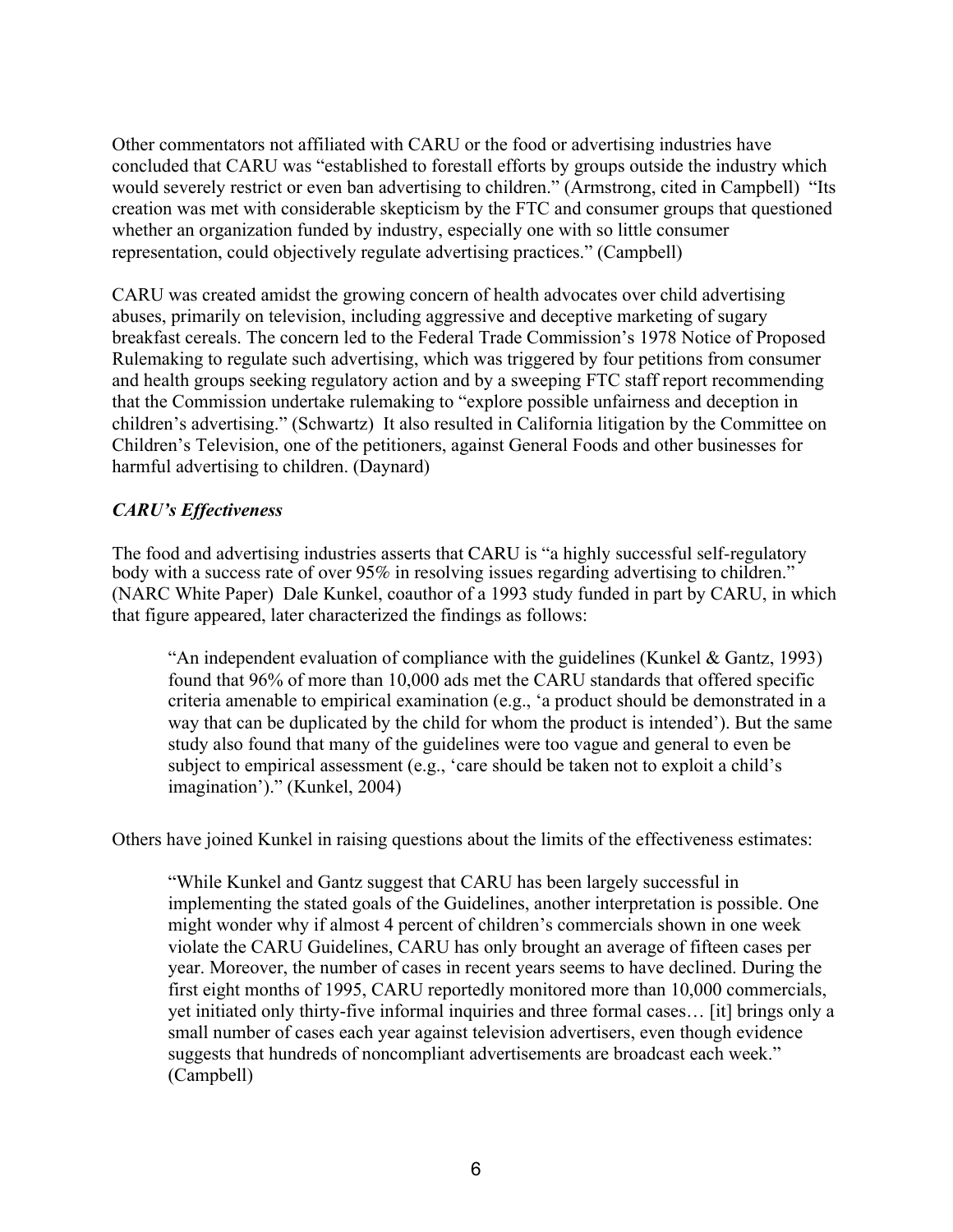## *Activities, Processes*

CARU describes its basic activities as "the review and evaluation of child-directed advertising in all media, and online privacy practices as they affect children. When these are found to be misleading, inaccurate, or inconsistent with CARU's Self-Regulatory Guidelines for Children's Advertising, CARU seeks change through the voluntary cooperation of advertisers." In 1996 CARU added guidelines that "highlight issues, including children's privacy, that are unique to the Internet and online sites directed at children age 12 and under."

Critics contend that CARU's guidelines are needlessly vague and that its effectiveness is severely limited by, among other things, its inability to act against non-complying marketing material in a timely fashion – a weakness for which CARU was first challenged more than 20 years ago. (Wooten, Harty) CARU itself admits that its guidelines are "deliberately subjective." (CARU) It defends this by arguing that the guidelines go "beyond the issues of truthfulness and accuracy to take into account the uniquely impressionable and vulnerable child audience," but offers no explanation as to why this justifies a lack of objectivity in the guidelines. The need for objectivity in standards-setting, in contrast to "vague declarations of business principles," has been well demonstrated over decades of regulatory experience. Effective self-regulation requires "clear methods of implementation and means to insure" compliance. (Jenkins)

## *Process Defects*

The CARU process is weakened by its invisibility. It does not appear that CARU and its supporters advertise or otherwise promote awareness of CARU's activities among consumers and other stakeholders, nor do they use public-service announcements or similar outlets to encourage parents, public health workers, educators and consumers to file complaints against possibly non-complying marketing materials aimed at children. More than 95% of its cases "arise from its own monitoring of television, print, radio and Website advertising" rather than from consumer-initiated investigations. This absence of outreach raises questions about the professed sincerity of the food and advertising companies' asserted commitment to seek "more eyes and ears" to monitor such materials. (White Paper)

Even supporters of CARU's objectives have called on CARU to "publicize its guidelines more widely so that parents and others can call to its attention to deviations from the guidelines." (Kunkel, 2004) Although subscribing to CARU's goals, Kunkel cautioned that "…the modest level of staffing at CARU and the practice of reviewing ads on a complaint-only basis cannot realistically accomplish these goals industry wide." He has recommended that CARU "provide the publicity, the staffing, and the review practices necessary to achieve its stated principles and foster adherence to its guidelines." More recently he has endorsed federal regulation of food messages targeting children. (Cato)

CARU's review of marketing materials does nothing to prevent the broadcasting or website placement of non-complying messages. "When advertising is reviewed prior to dissemination to ensure that it is truthful and that all claims are adequately substantiated, such as by the television networks, legal violations can be prevented before they occur." (Edelstein) But CARU's reviews take place only after the fact – when triggered by staff monitoring or by complaints against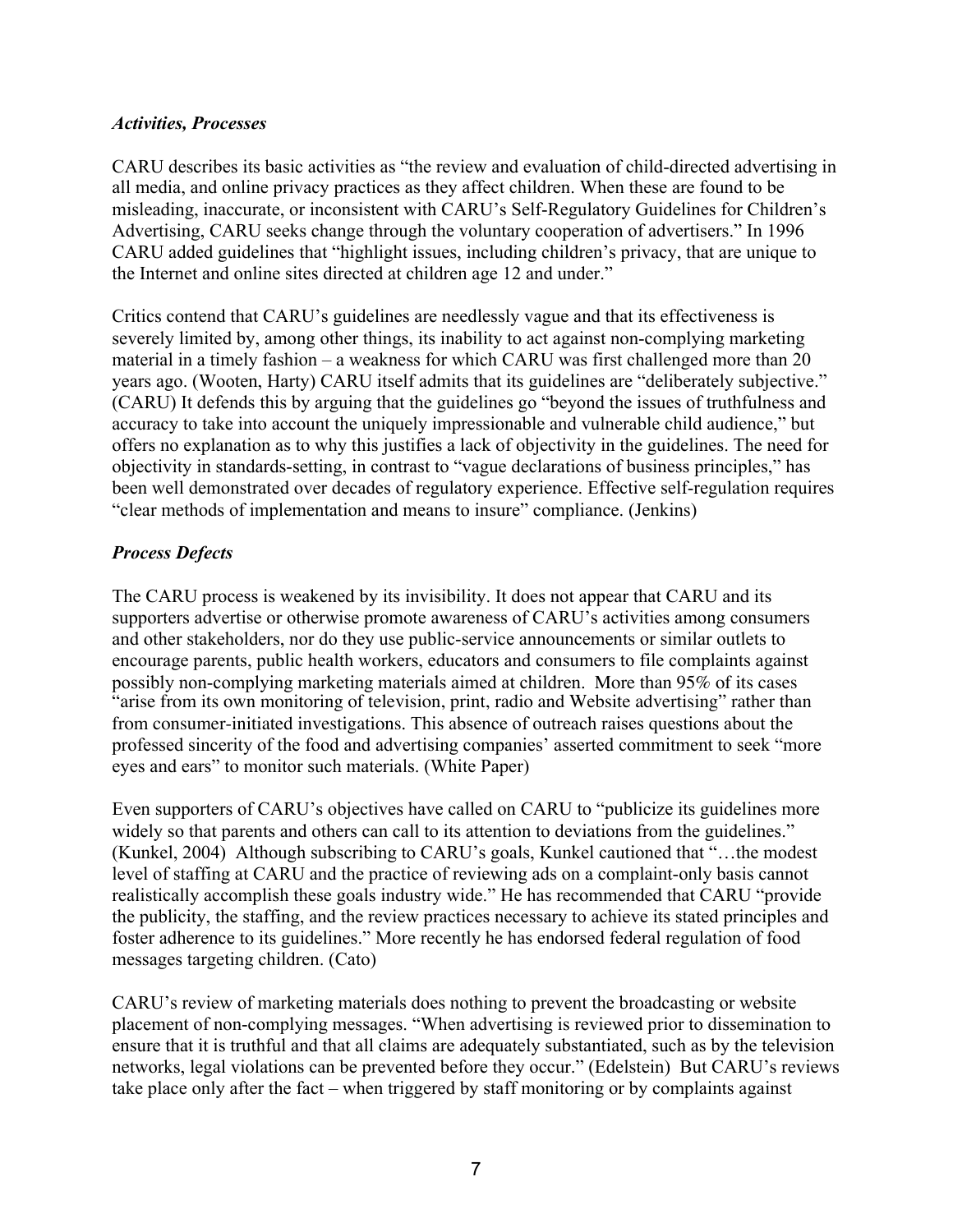messages already being disseminated – and often do not reach their conclusion until after the messages have completed their run. Nor do they generally involve "legal violations," since Congress and the Federal Trade Commission have been loathe to adopt comprehensive rules prohibiting such misrepresentations. (This "sets the United States apart from other developed countries that have chosen to ban all television advertising directed to young children, including Australia, Canada, and Great Britain." (Kunkel, 2004) )

As is true of other industries confronted with the possibility of government regulation on behalf of public health needs, food and advertising interests involved in marketing to children see selfregulation as a means of warding off such interventions. One of the three explicit industrydevised goals of CARU's activities is to "minimize the need for government involvement in the advertising business." (The others are to "increase public trust in advertising" and to "maintain a level playing field for settling disputes among competing advertisers.") The goals do not include protecting the health of children. (White Paper)

CARU's objectivity in reviewing complaints against food marketing materials aimed at children is brought into question by its procedures. Reviews, including appeals by dissatisfied parties challenging advertisements, are carried out exclusively by industry members or industry-funded staffs rather than independent experts. (Advertising Industry's Process of Self-Regulation) GMA itself has acknowledged the essential nature of independent review: "Cooperation with an independent authority is often the first and sometimes the most important phase of consumerprotection regulation of advertising and marketing in numerous countries around the world." (Molpus) CARU's lack of what has been called in a similar context a "properly designed and executed third-party review" (Falk) creates the image, and perhaps the reality, of CARU and its decision-making process as little more than servants of the industries they ostensibly regulate and window-dressing for those industries.

Underscoring this failing is the nature of CARU's financial support. Companies that fund its work and subscribe to its guidelines include some of the largest manufacturers and marketers of fast foods and beverages to children, as well as trade associations representing those companies. These include Burger King Corp., Frito-Lay, Inc., General Mills, Inc., Grocery Manufacturers of America, Inc., Hershey Foods Corp., Kellogg Company, Kraft Foods, Inc., Masterfoods USA, McDonald's Corporation, National Confectioners Association, Nestle USA, Inc., Pepsico Beverages & Food, and Sara Lee Corporation. Given the dominant roles played by these and other CARU-supporting companies and associations, it is unsurprising that CARU is essentially powerless to impose its guidelines.

 In a talk to law students, CARU's director said, "Some of our guidelines have no backup in law, so somebody can actually blow us off and all we do is publish the results and give them bad publicity…" (Lascoutx) This seems to be inevitable, given the built-in constraints on CARU's ability to apply corrective measures to abusive messages. On finding a violation it simply issues a press release – whose intent, CARU emphasizes, is "not to punish" the offending advertiser or Website operator but merely to serve as an impetus for advertisers and Website operators to make voluntary changes to child-directed advertising." (White Paper)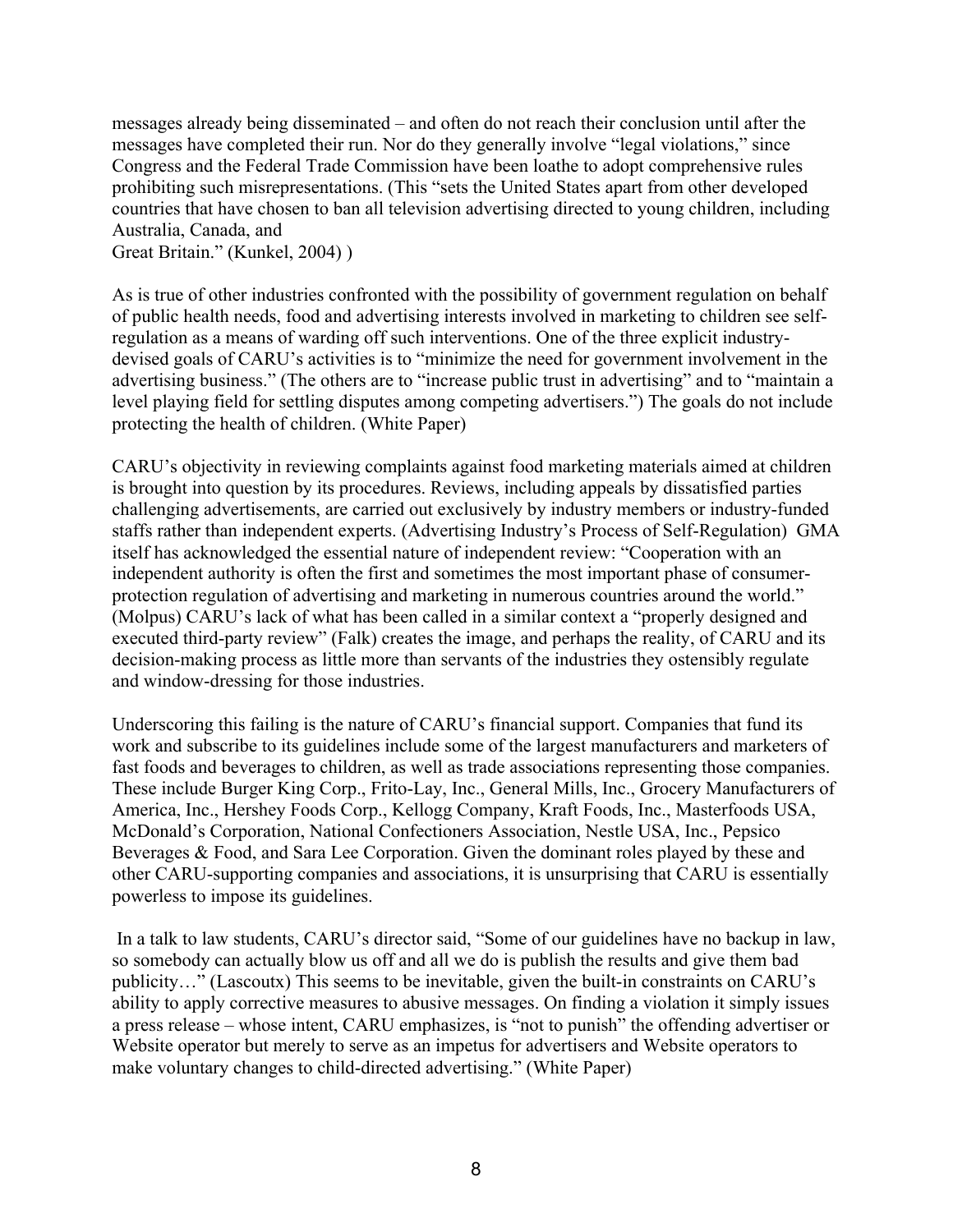## *Other Problems*

CARU's effectiveness is compromised in other respects as well:

--It may only consider messages "disseminated nationally or to a substantial portion of the United States," thus requiring it to turn a blind eye to the impact of regional advertising and marketing campaigns, some of which target statewide or multistate segments of the population. (Advertising Industry's Process) According to an ad industry consultant, "…local and regional advertisers spend more than \$19 billion a year in advertising development and media placement." (Nucifora)

--It does not monitor so-called "advergames," described in marketing material as "the use of interactive games to deliver advertising messages, develop brand awareness, and drive traffic to consumer-oriented web sites." (Blockdot) Nor does it monitor on-line advertising, which like advergames is a rapidly growing outlet for food industry marketing messages: "For the first time in years, the Super Bowl won't feature an ad for Frito Lay's Doritos snack chips. Instead, the Pepsi unit will shift those funds to marketing on the Internet." (Forbes) CARU's director has recently been quoted as saying, "Maybe we need to reevaluate that now, but not without notice to the world." (Parker) To date, no such notice has been given by CARU.

--It is unequipped to stay current with critically important changes in the methods and content of food marketing targeted at children. A report by the Motherhood Project<sup>†</sup>, published after project members had met with the CARU director in 2004, pointed out the following:

"…advertisers are anxiously searching for ways to reach fragmented and jaded audiences, and, in the process, they are increasingly employing subversive and intrusive strategies to reach children—strategies that are at odds with CARU's principles…CARU currently has a staff of five and will soon add a bilingual ad review specialist—for a total of only six full-time employees. Its advisory board, according to its web site, currently consists of six academic advisors and 21 business advisors. CARU's staff is charged with 'monitoring advertising to children in *all* media.' [emphasis added] It also responds to consumer complaints and competitive challenges.

"With the explosion in advertising and marketing to children, the sheer volume of advertising material being developed, the new strategies being pursued, the quickly expanding number of outlets for advertising and marketing, and the abundance of resources available to advertisers and advertising agencies compared to its relatively modest resources, CARU cannot possibly monitor all the material directed at children." (Motherhood)

According to the Motherhood Project report, CARU's director confirmed that the organization "is limited in its ability to address many of the cutting-edge strategies that are now part of the

 <sup>†</sup> <sup> $\dagger$ </sup> The Mothers' Council, an affiliate of the Institute for American Values (AmericanValues.org) "consists of mothers" of diverse backgrounds, professions, and political perspectives" who "seek to help mothers meet the unprecedented challenges of raising children in the 21st Century. The increasing commercialization of childhood is at the forefront of our current concerns."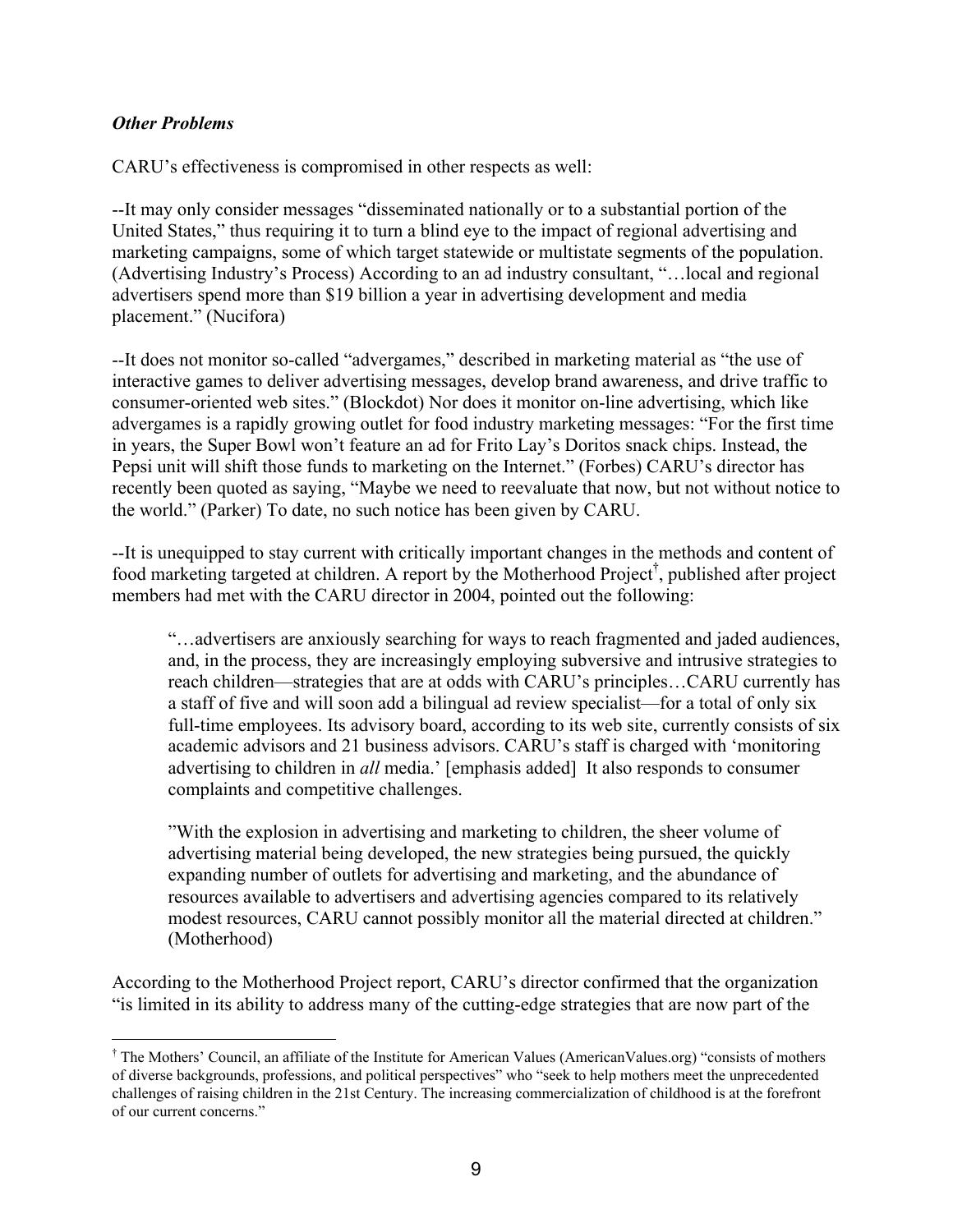children's advertising landscape—strategies that include, but are not limited, to the nag factor (crafting ads to encourage children to nag until parents break down and buy); in-school marketing; peer-to-peer and viral marketing—techniques designed to market to children through personal interaction; advergaming—ads in video and computer games, and ads in movie theaters, video cassettes, DVDs."

The report urged the industry to "quickly bring its practices more fully into line with CARU's principles, strengthen CARU's authority and capacity, and follow its guidance much more closely." It also urged Congressional hearings into CARU's activities and effectiveness.

# *Evaluating Messages*

A number of observers have criticized CARU for the vagueness of its principles and guidelines for evaluating food messages targeted at children, as well as for its inability or unwillingness to effectively deal with the large volume of such messages as they appear in various formats – television commercials, print ads, on-line ads and games, and product placements. (Campaign, Center, Commercial). A few examples of recent messages that appear to fail even CARU's "subjective" principles and guidelines follow. (Codes refer to the relevant principles/guidelines by category and number, see Appendix.)

Kellogg'sTiger Power Frosted Flakes, Tiger Power cereals: Exemplifying the use of multimedia to target children in ways that CARU appears unable to control, messages promoting this product include the following:

- A television commercial (Nick Jr., Nickelodeon, 3/23/05) depicting a hockey team of youngsters chanting "Might, mighty tiger," and announcer saying, "Have you got what it takes? Work hard and eat right with Kellogg Frosted Flakes as part of a complete breakfast."
- A print ad in the June 2004 issue of National Geographic Kids, shows hockey players staring into the camera and asks, "Are You Supercharged?"
- A print ad in the April 2005 *Parenting Magazine*, labeled "Give him a boost" and "Gr-rreat for Growth," depicts a young child riding Tony the Tiger and lauds the product as "a whole grain cereal specially formulated to help kids grow… Calcium for strong bones and teeth, protein for strong muscles, and fiber to aid digestion. With a lightly sweet taste kids love."
- Kellogg's website (www.kelloggs.com/brand/tigerpower/index.shtml) states, in large print, "Grow Up Big and Strong with NEW Kellogg's Tiger Power Cereal."

Other Kellogg cereals, such as The Incredible and Spider-Man products, make similar "power theme" claims.

These messages violate CARU prohibitions of advertisements that "imply that purchase and use of a product will confer upon the user the prestige, skills or other special qualities of characters appearing in advertising." [SP2]; that "mislead children about benefits from use of the product. Such benefits may include…the acquisition of strength, status, popularity, growth…" [C2]; that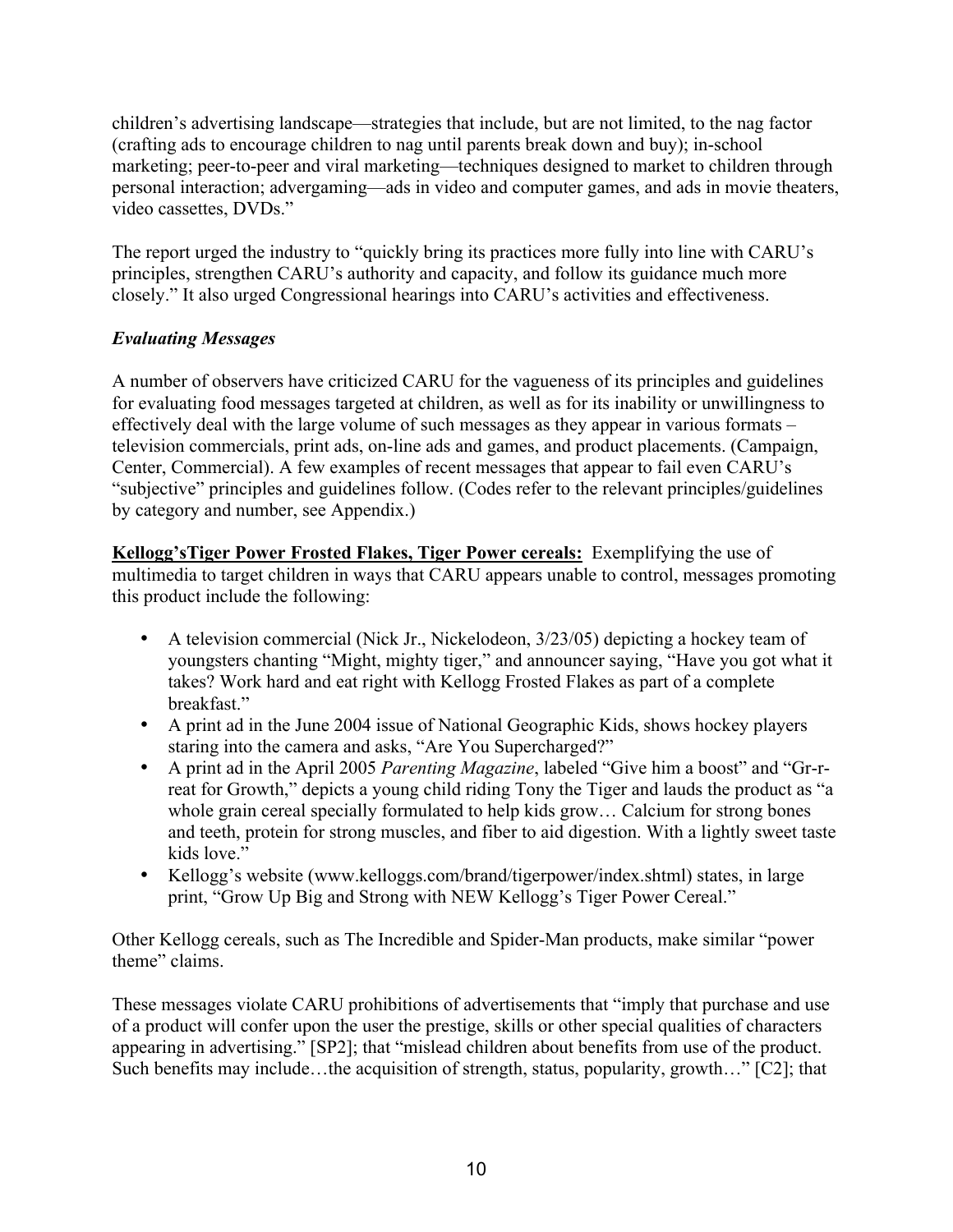"mislead children about product or performance characteristics. Such characteristics may include…nutritional benefits" [C1].

Campbell's Souperstar Island Instant Win Game and Sweepstakes: The message appears on television commercials, print ads, and internet site http://www.mysoup.com. It offers children a chance to win a week at "fantasy island" with a chef who will make volumes of Campbell's soup. The sweepstakes offer is far more prominent than product information. No disclosure of winning likelihood is made.

The message violates the following CARU principles or guidelines:

When product advertising contains a premium message, "care should be taken that the child's attention is focused primarily on the product. The premium message should be clearly secondary" [PPS1]; "Conditions of a premium offer should be stated simply and clearly [PPS2]; "The likelihood of winning should be clearly disclosed in language clearly understandable to the child audience" [SC2].

Hostess Cup Cakes print ad: The advertising campaign "Where's the Cream Filling?" includes a print ad that features a frightened bird about to be smashed by a locomotive as he searches for the cream filling in a Hostess Twinkie ("Hey! Where's the Cream Filling?") It has appeared in the National Geographic Kids magazine and elsewhere. Other ads from this company similarly use violent themes such as an animal being crushed by a falling mailbox. CARU determined that the use of violence in these ads was "cartoonish" and therefore acceptable. Not covered by the guidelines is questionable material on the Hostess Cup Cake website pages. A "Fun Zone" for kids promotes a game, "Captain Cup Cake's Treasure Hunt,' in which children seek a hidden treasure – "a box of Cup Cakes or other toys."

http://www.twinkies.com/actionvalley/captain.asp# A "Planet Postcard" zone offers formats for children to send e-mails replete with Hostess commercial material. http://www.twinkies.com/planet\_postcard/

The ads violate CARU principles or guidelines concerning portrayals of violence to children [C12], unfair exploitation of a child's imagination [P2], and promotion of "positive and beneficial social behavior, such as friendship, kindness, honesty, justice, generosity and respect for others." [P5]

National Geographic Kids magazine: The website http://www.nationalgeographic.com/ngkids is a good example of emerging marketing techniques that intertwine websites and print media – and are not addressed by CARU. The website provides an enticing "Clubhouse" door that links to various advertisers (including Hostess). There is no "club" despite the clear suggestion that clicking on the door leads to one. Even though the word "advertisement" is written above the door, it is improbable that a young child would read or understand it.

This violates CARU principles or guidelines concerning holding out to children that they are joining a club (KC1-KC3).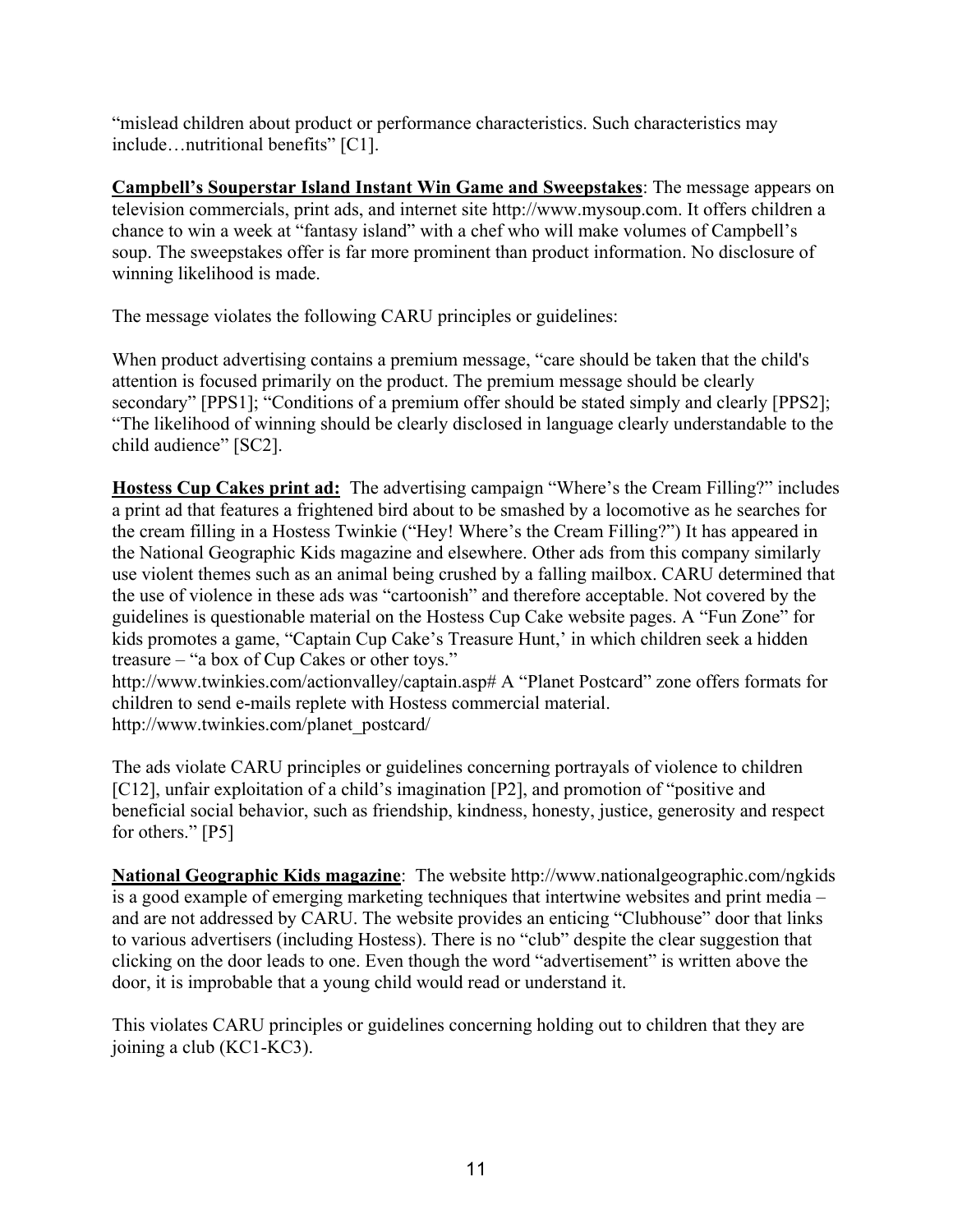General Mills Cocoa Puffs: In a print ad in Disney Magazine (spring 2005) a small child is portrayed eating a bowl of the "reduced sugar" product. No "balanced meal" is shown. The bowl appears to greatly exceed the \_-cup recommended serving size. A television commercial on Nickelodeon for the same product, while showing a cartoon of the cereal with other breakfast components, emphasizes the "chocolaty" taste of the cereal.

These messages variously violate CARU principles or guidelines concerning balanced diet and encouraging product use that promotes healthy child development. [C8, C9]

Cap'n Crunch Cereal by Quaker Oats: In a television spot viewed at 2:45 p.m., February 21, 2005 on WB, Cap'n Crunch protects children from a nanny they believe will not let them eat the cereal. The bowl of cereal shown in the spot appears to exceed a single serving.

The message violates CARU principles or guidelines concerning balanced diet and encouraging product use that promotes healthy child development [C8, C9] and constructive contributions to the parent-child relationship [P7]

General Mills Trix cereal: A television commercial (Nick Jr, Nickelodeon, 3/23/05) features an announcement calling the product "the fruity part of a complete breakfast," and shows an oversized bowl of the product with an orange and muffin. In fact, the product contains no fruit. Moreover, it is inaccurate that a sweetened cereal with a muffin and an orange can be considered a "complete breakfast" for a child, let alone a balanced one.

The messages violate CARU principles or guidelines requiring that representations of mealtime should "clearly and adequately depict the role of the product within the framework of a balanced diet [C9]; that children should not be misled about such product characteristics as nutritional benefits [C1], and that sound use of food products should be encouraged "with a view toward healthy development of the child and development of good nutritional practices." [C8]

Dannon Danimals Drinkable Yogurt: Print ad in the April 2005 issue of Child Magazine depicts a young boy jumping high off ground and kicking. Headline text states, "2X more calcium for strong bones." Copy states that the product had "2x more bone-building calcium than other leading kids' yogurts plus Vitamin D. And 4 out of 5 pediatricians would recommend it to help meet kids' calcium needs."

The product label indicates a 10% calcium value. Other yogurts for children, such as Stonyfield Farms, have more calcium. Yoplait claims its yogurt is "the only leading yogurt with Vitamin D in every cup," and had a child-targeted product, Yumsters, that is claimed to have both calcium and vitamin D. The "pediatricians would recommend" statement is confusing. Would recommend the product, or would recommend calcium? Nor is an attribution given for studies or other sources validating the statement.

The message violates the following CARU principles or guidelines:

Comparative advertising should "provide factual information" and "should not falsely represent other products or previous versions of the same product" [ CC1]; "comparative claims should be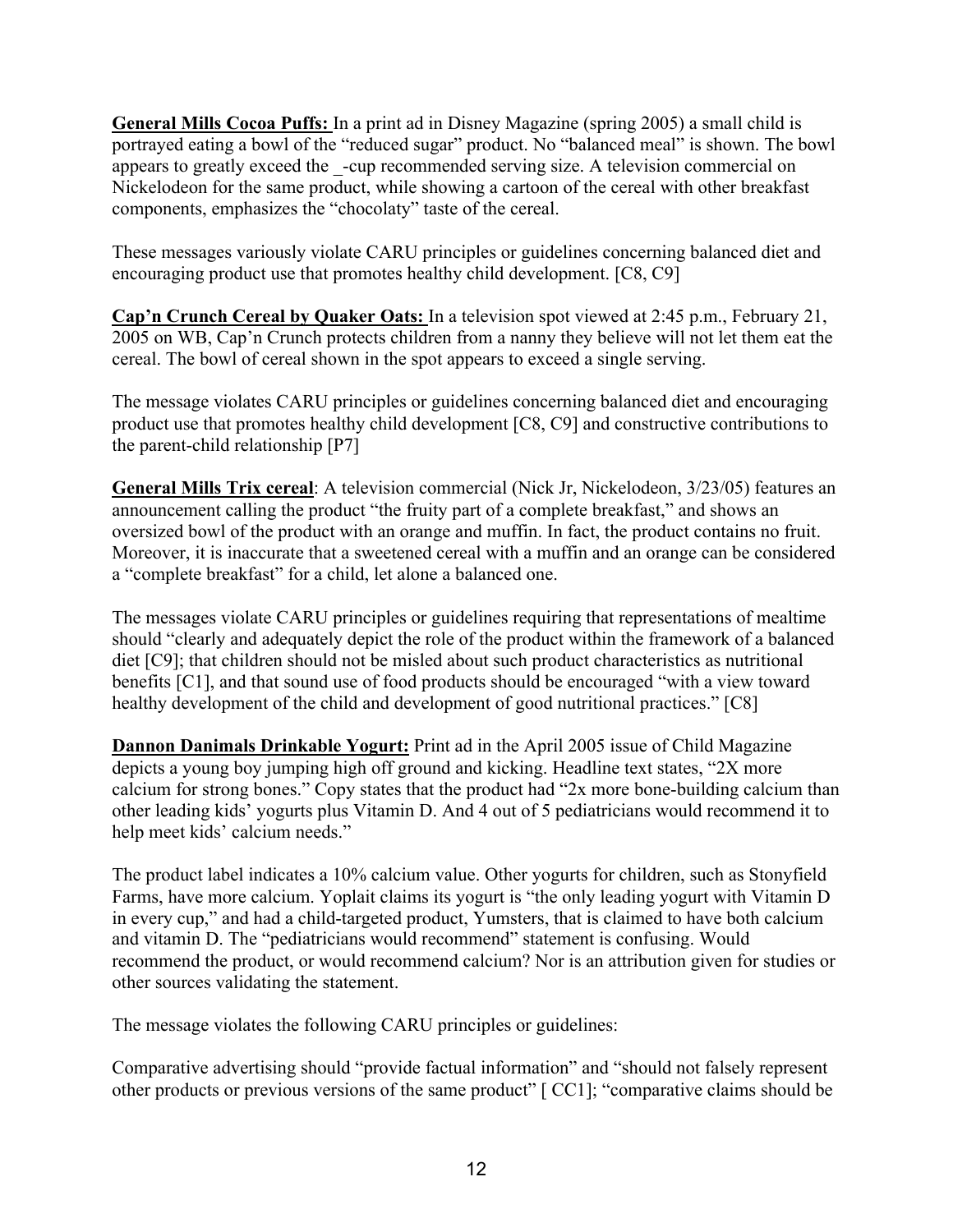presented in ways that children understand clearly" [CC2]; "comparative claims should be supported by appropriate and adequate substantiation" [CC3]; messages "should not mislead children about product or performance characteristics" [C1].

Kraft's Post cereals: A print ad for the eight child-targeted cereals in this group, in the May 2004 issue of National Geographic Kids, features super-hero characters (Justice League, DC comics) and directs, "Eat Cereal, Save the World" from a villain, Brainiac. "…only you and the Justice League can stop him" with a "free powercard" that actually requires purchase of the product. The text directs children to visit a website, www.postopia.com, where they are encouraged to play web games and seek rewards that can only be accessed by using "token" codes that appear inside the product's packages. Purchase of the product is required; children are implicitly encouraged to nag parents or other caregivers to comply. The registration process, which cannot be completed without entry of a "token" code, uses simulated travel on a subway car defaced with graffiti.

The messages violate CARU principles or guidelines as follows:

Ads should contribute "in a constructive manner" to the parent-child relationship [P7]; advertisers should avoid using extreme sales pressure in advertising presentations to children, and children "should not be urged to ask parents or others to buy products" [SP1 and preamble]; messages should not "imply that purchase and use of a product will confer upon the user the prestige, skills or other special qualities of characters appearing in advertising" [SP2].

Tyson: A series of television commercials and print ads (Parenting magazine, April 2005), under the theme "Powered by Tyson," uses upbeat portrayals of adults and children "going strong all day" - jumping higher, playing hockey better, being stronger, etc. "Have you had your protein today?" the ads ask, showing a Tyson meat product. No other nutritional information is provided. Unlikely feats of prowess are shown in some spots, including a mother jumping to above the height of a basketball hoop and a child throwing a football an impossibly long distance. Risktaking is shown in some television commercials, including boat-tow hang-gliding without a helmet.

CARU principles or guidelines violated include:

Messages "should not mislead children about product or performance characteristics," including nutritional benefits [C1]; they should not "mislead children about benefits from use of the product," including growth and strength [C2]; when athletic activities are shown, "proper precautions and safety equipment should be depicted" and "demonstrations that encourage dangerous or inappropriate use or misuse of the product" should be avoided. [SF4]

# **Discussion**

Is the food industry effectively regulating the potentially damaging impact of food marketing to children, particularly as to their purchase and consumption of high-calorie, low-nutrition foods? If not, is it capable of doing so in the future?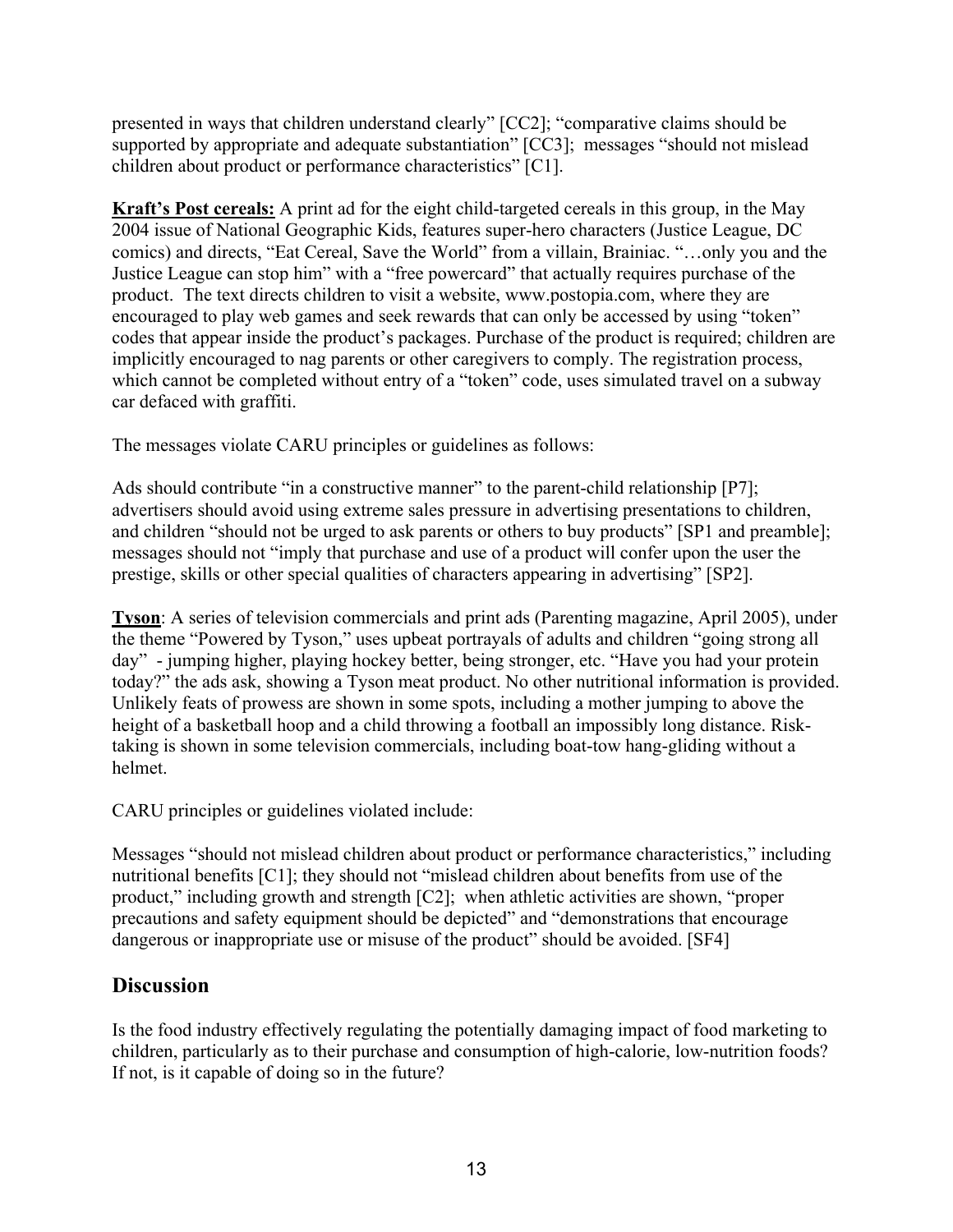Measured against the criteria identified above for assessing the effectiveness of self-regulation, it is clear that the industry's present effort remains seriously and chronically deficient. Nor does it seem likely, in light of CARU's behavior over more than three decades of operation, that the industry could or would undertake the reforms needed to make that effort effective in the future. CARU's "wish to secure compliance…seems weaker than its wish to pre-empt outside criticism and action," as one commentator has remarked of another industry. (Herxheimer)

Specifically, CARU…

- has failed to "provide an adequate public interest response" to public health needs.
- "lacks strong independent input, well-resourced monitoring and tough sanctions for breaches of the rules."
- does not act in a timely manner.
- applies "subjective" criteria in assessing advertisements.
- fails to seek inputs from consumers.
- does not review advertising "prior to dissemination."
- lacks third-party review of its decisions.
- has no legal standing, cannot enforce its decisions, can be ignored by advertisers.
- cannot consider regional ad campaigns.
- does not monitor advergames and generally cannot keep up with rapid changes in industry marketing.

CARU also fails to meet self-regulatory criteria indicated for the global business community, of which leading food marketers are a major component. (Jenkins, U.N. Research Institute). These failures include:

- Lack of independent monitoring, which is "crucial" to effective self-regulation. "…implementation can only be guaranteed where there is an element of independent monitoring of codes of conduct."
- Unrealistic performance claims, which have sometimes "led to a worsening of the situation of those whom they purport to benefit."
- Adoption of self-regulatory schemes "simply to pre-empt external pressure."
- Weaknesses in implementation and compliance, such as a lack of "clear methods of implementation and means to ensure that it is being complied with…"
- Discouragement of stakeholder involvement: "It is in this area that the contrast between rhetoric and reality is particularly jarring. In the absence of independent monitoring and verification, it is difficult to evaluate whether company codes are applied extensively in practice or remain mere expressions of good intentions."
- Absence of sanctions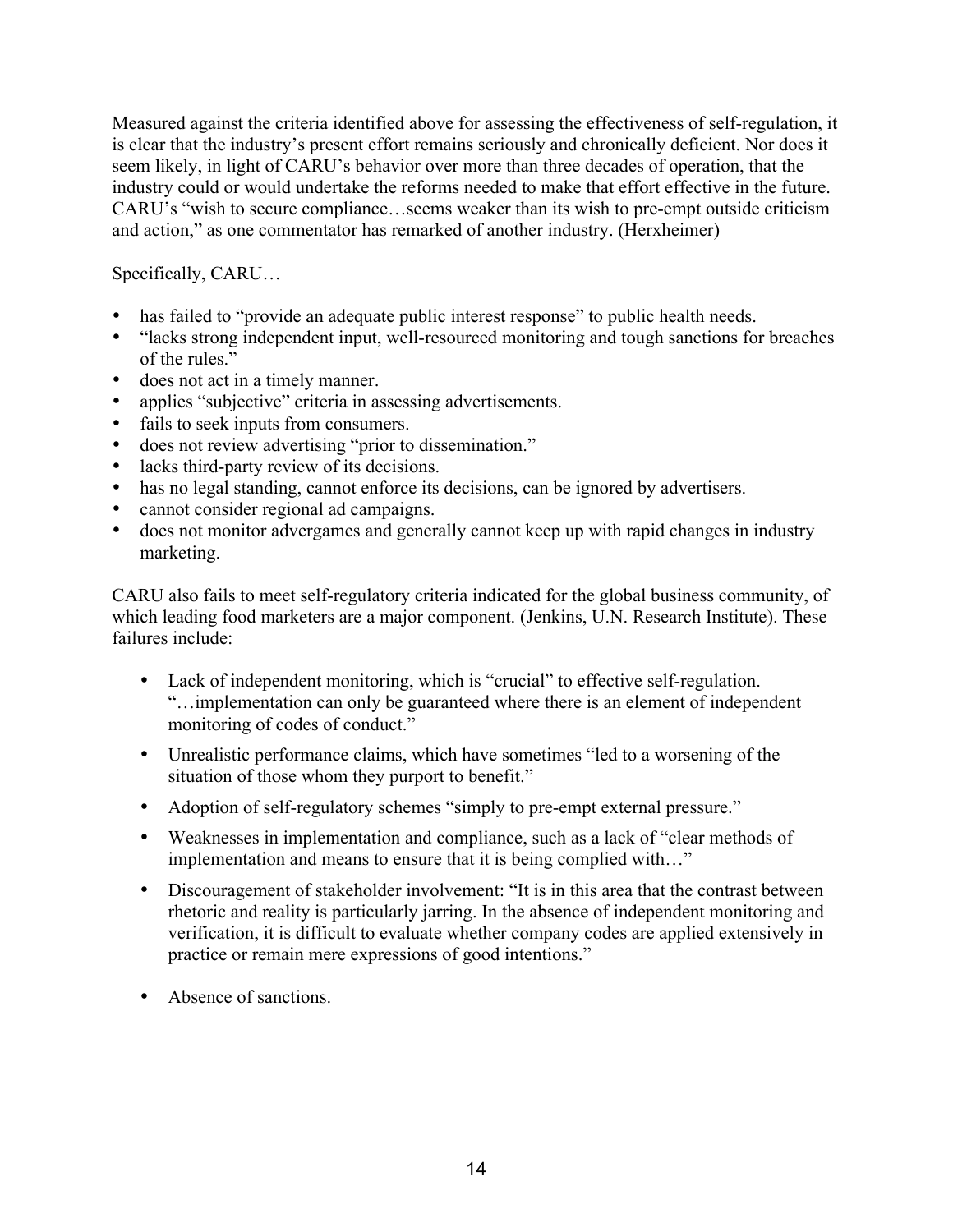## *Beyond CARU*

 $\overline{a}$ 

Obesity control is an urgent public health need. CARU's guidelines and procedures, however, are not driven by public health considerations and are not designed to meet public health criteria.

The World Health Organization monograph, *Marketing Food To Children: The Global Regulatory Environment* (Hawkes), raises the kind of questions that must be addressed before food marketing to children can be carried out in such a way that public health considerations are met. For instance, it asks how food marketing to children could become "a positive force for public health," whether more action is needed to "designate food as a product category in need of special consideration from a public health standpoint," and whether "a precautionary approach" involving "some form of global principles or approach" to such marketing is warranted. The WHO monograph concludes:

"Recent evidence shows that marketing affects food choice and influences dietary habits, with subsequent implications for weight gain and obesity. This review has shown there are many options available to oversee food marketing to children. Some consensus has recently emerged that the issue ought to be addressed by all stakeholders. The central question is therefore perhaps not whether to deal with the matter of food marketing to children, but rather how to deal with it in an effective way. A start would be to ensure that health is put in its rightful place at the centre of further policy development concerning the marketing of food to children."

A paper prepared for the U.K Food Standards Agency‡ , *Does Food Promotion Influence Children? A Systematic Review of the Evidence* (Hastings), notes that the diet advertised to children is dominated by "pre-sugared breakfast cereals, soft-drinks, confectionary and savoury snacks," and "fast food outlets". It is a diet that "contrasts sharply with that recommended by public health advisors, and themes of fun and fantasy or taste, rather than health and nutrition, are used to promote it to children. Meanwhile, the recommended diet gets little promotional support."

The authors conclude there is sufficient evidence that children's diets may be influenced by food marketing practices:

"…the literature does suggest food promotion is influencing children's diet in a number of ways. This does not amount to proof; as noted above with this kind of research, incontrovertible proof simply isn't attainable. … Nonetheless, many studies have found clear effects and they have used sophisticated methodologies that make it possible to determine that i) these effects are not just due to chance; ii) they are independent of other factors that may influence diet, such as parents' eating habits or attitudes; and iii) they occur at a brand and category level. Furthermore, two factors suggest that these findings

<sup>‡</sup> The Food Standards Agency is an independent food safety watchdog set up by an Act of Parliament in 2000 to protect the public's health and consumer interests in relation to food.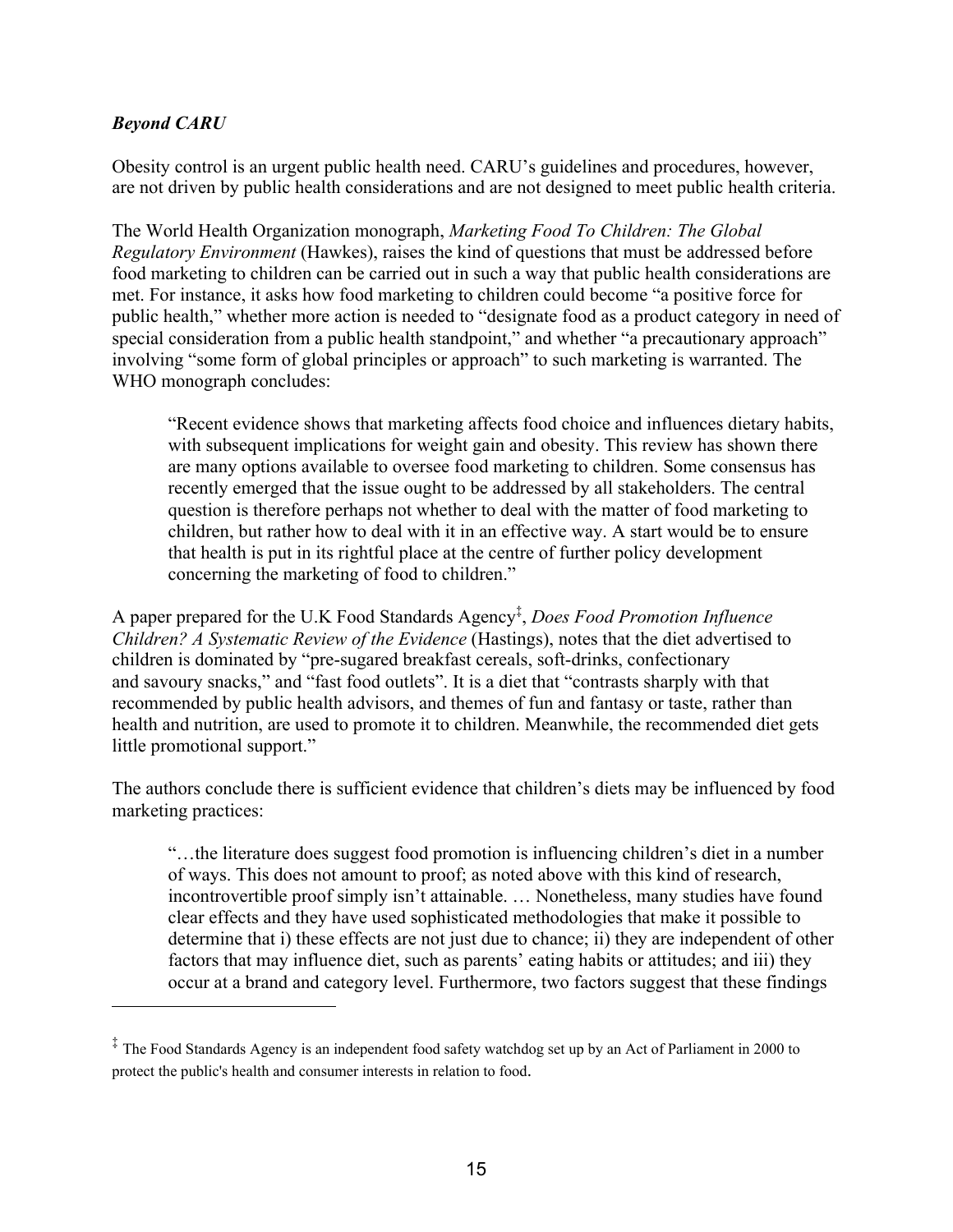actually understate the effect that food promotion has on children. First, the literature focuses principally on television advertising; the cumulative effect of this combined with other forms of promotion and marketing is likely to be significantly greater. Second, the studies have looked at direct effects on individual children, and understate indirect influences. For example, promotion for fast food outlets may not only influence the child, but also encourage parents to take them for meals and reinforce the idea that this is a normal and desirable behaviour."

Finding that the evidence is sufficient to show that food promotion influences children's diet, the paper recommends that "the debate should now shift to what action is needed, and specifically to how the power of commercial marketing can be used to bring about improvements in young people's eating." Clearly that debate must place the highest priority on the public health needs of children.

# Conclusion

Based on the analysis in this paper, it is unrealistic to expect that the U.S. advertising and food industries can or will make a positive contribution to obesity control by becoming effective selfregulators of marketing that targets children with messages urging purchase and consumption of high-calorie, low-nutrition foods. Does this compel the conclusion that government regulation of such messages is called for? As stated in Jenkins, *Corporate Codes of Conduct Self-Regulation in a Global Economy,* "It would be a mistake to see codes of conduct as a substitute for government regulation, and any realistic evaluation of codes must take this point into account." (Jenkins, U.N.)

*Author: Ben Kelley is a board member of the Public Health Advocacy Institute and an adjunct faculty member at Tufts University School of Medicine.*

*Acknowledgements: The author wishes to thank Ellen Fried, JD, MA, adjunct professor at New York University; Michele Simon, JD, MPH, adjunct professor at the University of California, Hastings College of the Law, and Kristi Klein, a volunteer at the Public Health Advocacy Institute, for their valuable contributions to this paper*.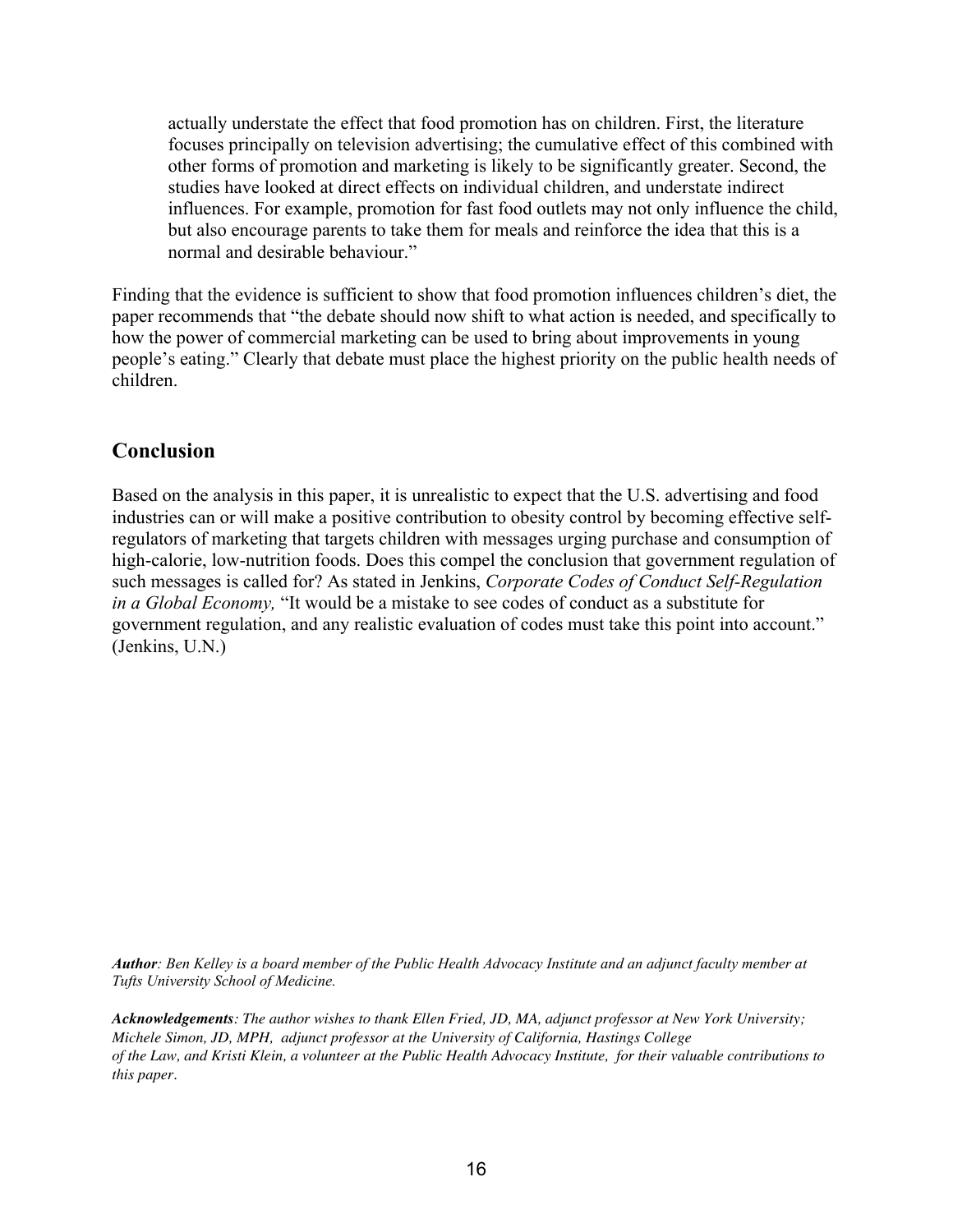# **References**

*Advertising Industry's Process Of Voluntary Self-Regulation: Policies and Procedures,* The National Advertising Review Council (NARC), administered by The Council of Better Business Bureaus (CBBB), August 2004.

Armstrong, Gary M., *An Evaluation of the Children's Advertising Review Unit*, 3 J. Pub. Pol'y & Mktg. 38, 40 (1984).

Blockdot, *Advergaming and Viral Marketing.* http://www.blockdot.com/about/differentiators.html

Boulding, Mark, *Perspective: Self-Regulation: Who Needs It?* Health Affairs, Nov.-Dec 2000.

Bradley, Ann, National Consumer Council, U.K., http://www.barema.org.uk/barema.upload/ncc1.htm. See also *Sustaining Industry Self-Regulation in the Face of Free-Riding,* King, A and Lenox, M, Stern School of Business, NYU, 2003 (in draft), also *Industry Self-Regulation Without Sanctions: The Chemical Industry's Responsible Care Program,* King, A. and Lenox, M. Stern School, NYU, 2003 (in draft)

Campaign for a Commercial-Free Childhood, http://www.commercialfreechildhood.org/

Campbell, Angela J, *Self-Regulation and the Media*, 51 Fed. Comm. L.J. 711. May 1999

Caru.org, "About Us" http://www.caru.org/about/index.asp

Cato Institute, Cato Policy Forum, June 7, 2004, http://www.cato.org/events/040607pf.html

Center for Science in the Public Interest, www.cspinet.org

Commercial Alert, www.commercialalert.org

Daynard, Richard, *Using the Law to Stop Exploitation*, http://www.commercialfreechildhood.org/articles/3rdsummit/daynard.htm

Edelsein, J., *Self-Regulation of Advertising: An Alternative to Litigation and Government Action,* The Journal of Law and Technology, 2003

"Epidemic", Centers for Disease Control, *Prevalence of Overweight Among Children and Adolescents: United States, 1999-2002*, National Center for Health Statistics, http://www.cdc.gov/nchs/products/pubs/pubd/hestats/overwght99.htm. See also http://www.phaionline.org/events\_obesity2003.php for citations to basic studies, data; http://www.childrenshospital.org/cfapps/CHdeptDisplay.cfm?Dept=Press%20Room. See also, Halting the Obesity Epidemic: A Public Health Policy Approach,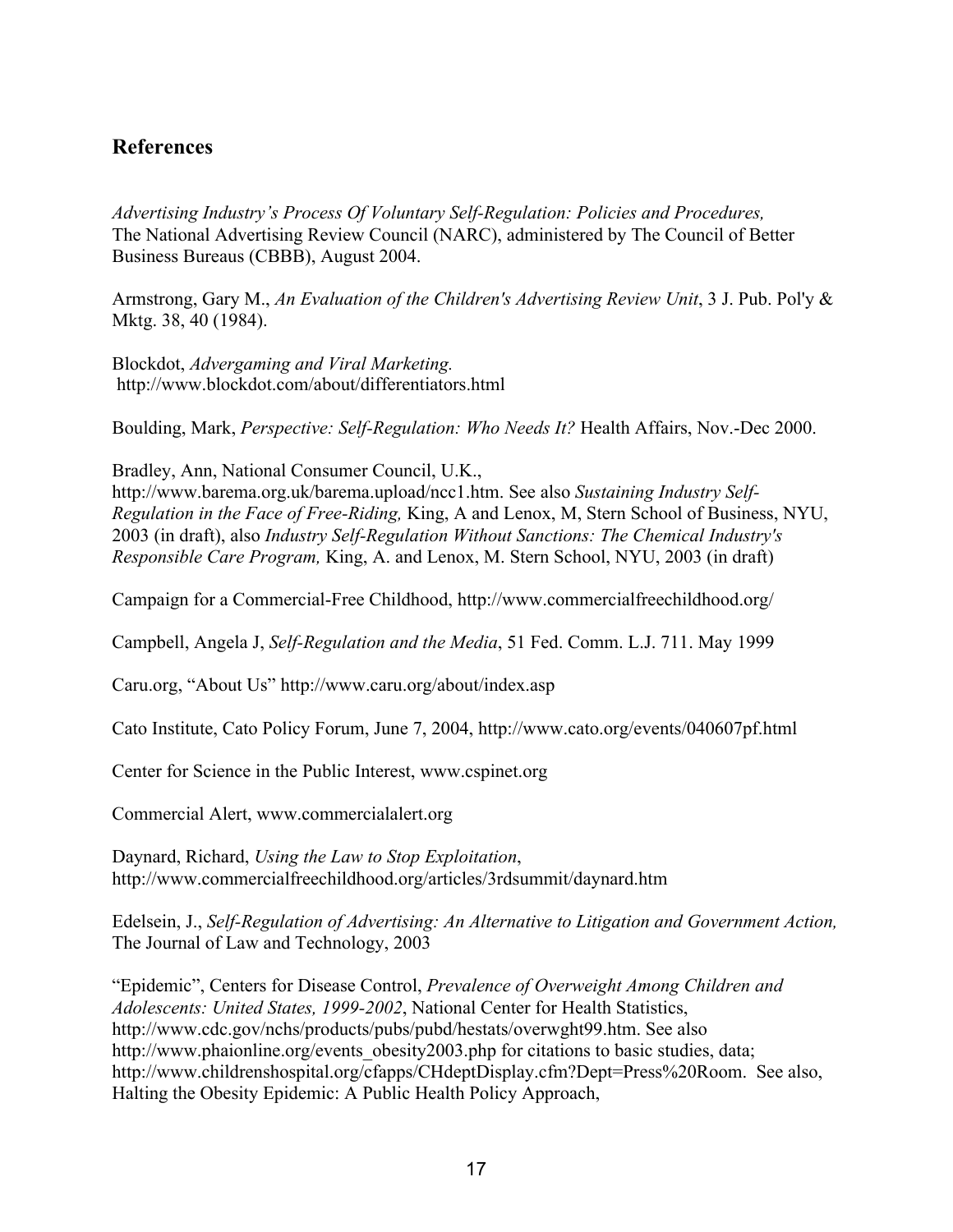http://www.nyu.edu/education/nutrition/PDFS/obesity.pdf ; Editorial: Fighting Obesity and the Food Lobby, http://www.apa.org/science/ed-brownell.html

Falk, Michael, *Model for a Third-Party Review of the Evidence Substantiating Food and Dietary Supplement Claims*, Journal of Nutrition. 2001;131:2219-2223.

FoodNavigator, http://www.foodnavigator-usa.com/news/news-ng.asp?n=59194-food-and-ad

Forbes, *Doritos Boots the Super Bowl*, http://www.forbes.com/2002/01/29/0129frito.html

Harkin, Tom, remarks to the AAF/AAAA/ANA Joint Government Affairs Committee, Washington, D.C., April 5, 2005

Harty, Sheila, *Hucksters in the Classroom. A Review of Industry Propaganda in Schools,*" Sheila Harty, Center for Study of Responsive Law, Washington, DC. 1979:

 "CARU's action against an advertisement, however, must rely on the voluntary cooperation of advertisers to either modify or discontinue the advertisement in question. As most advertisements are designed for short runs, the compliance to 'discontinue' is the most prevalent. A more constructive response would be corrective or counter-informational ads. With CARU's average handling of a case taking about three months, its review of industry's rapid turn-over of advertisements remains largely window-dressing."

Hastings, Gerard et al, *Review Of Research On The Effects Of Food Promotion To Children*, *Final Report*, prepared for the U.K. Food Standards Agency, 22nd September 2003 http://www.food.gov.uk/multimedia/pdfs/foodpromotiontochildren1.pdf

Hawkes, Corinna, *Marketing Food To Children: The Global Regulatory Environment*, © World Health Organization 2004

Herxheimer A et al, *Promotion By The British Pharmaceutical Industry, 1983-8: A Critical Analysis Of Self Regulation*, British Medical Journal, 1990 Feb 3;300(6720):307-11.

Jenkins, Rhys, *Corporate Codes of Conduct Self-Regulation in a Global Economy*, Technology, Business and Society. Programme Paper Number 2, April 2001,United Nations Research Institute for Social Development

Kaiser Family Foundation, *Report On Role Of Media In Childhood Obesity,* February 2004.

Kunkel, Dale et al, *Report of the APA Task Force on Advertising and Children*, American Psychological Association, February 20, 2004.

Kunkel, Dale et al, *Assessing Compliance with Industry Self-Regulation of Television Advertising to Children,* Journal of Applied Communications Research, Vol. 21, May 1993.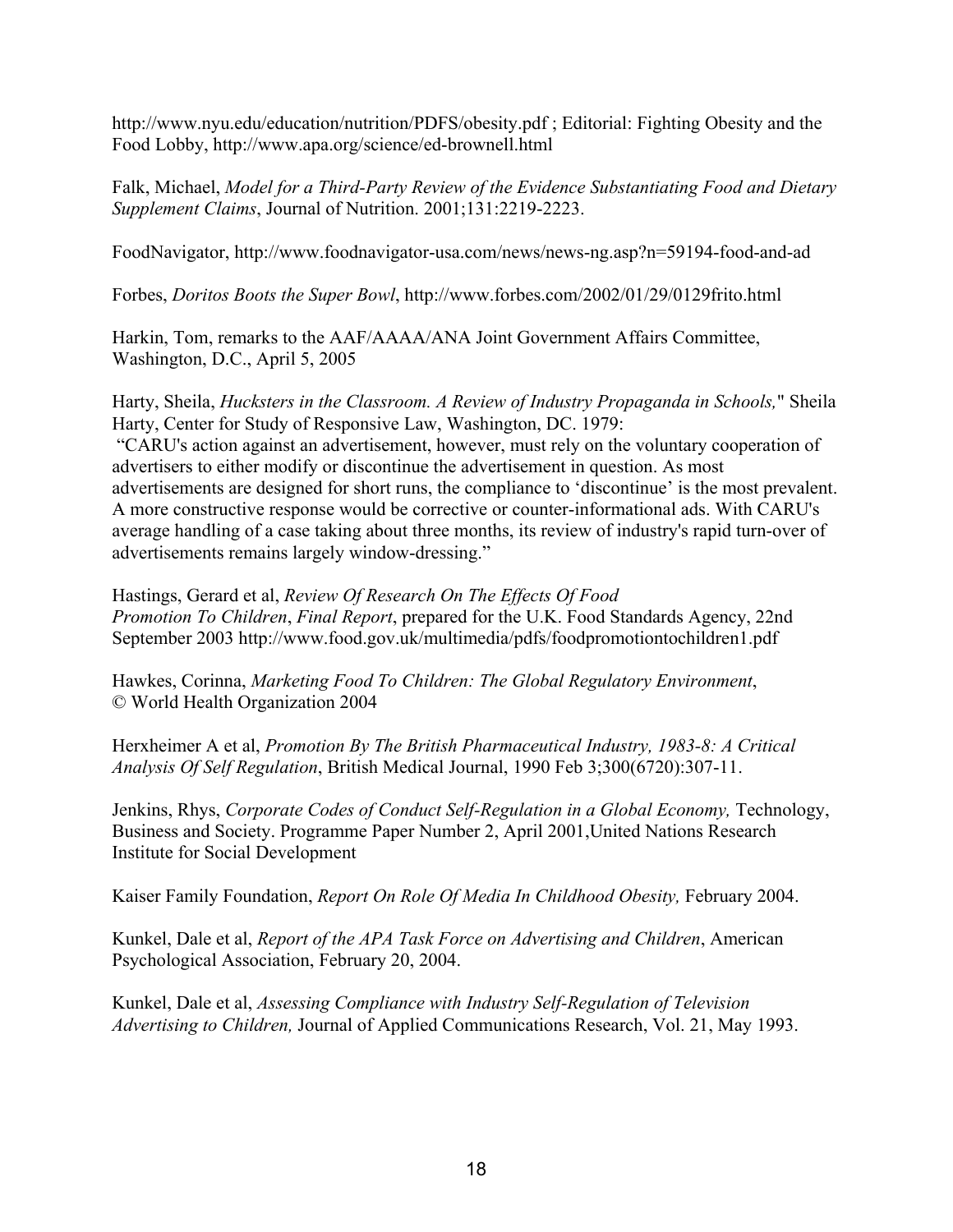Lascoutx, Elizabeth, *Symposium: Online Activities & Their Impact On The Legal Profession: Children's Advertising Review Unit,* St. John's Journal of Legal Commentary Fall, 2002.

Molpus, C. Manly, president and CEO, Grocery Manufacturers of America, Inc., letter to NARC and CARU, Oct. 23, 2003

Motherhood Project, *The Children's Advertising Review Unit (CARU): A Cornerstone Of Industry Self-Regulation,* http://www.watchoutforchildren.org/html/word\_from\_sponsors.html

Nucifora Consulting, http://www.nucifora.com/art\_151.html

Parker, Pamela, Report on interview of CARU director, March 18, 2005, http://www.clickz.com/experts/brand/buzz/article.php/3491041

PHAI Website: www.phaionline.org

Richards, JW Jr. et al, *The Tobacco Industry's Code Of Advertising In The United States: Myth And Reality,* Tobacco Control, Vol 5, 295-311

Rothstein, Henry, *Risk Management Under Wraps: Self-Regulation And The Case Of Food Contact Plastics,* Centre for Analysis of Risk and Regulation, London School of Economics and Political Science. Journal of Risk Research, Volume 6, No. 1, January 2003

Schwartz, Teresa M. et al, *FTC Rulemaking: Three Bold Initiatives and Their Legal Impact,* 90th Anniversary Symposium of the Federal Trade Commission Consumer Protection Panel, September 22, 2004.

"White Paper*: Guidance for Food Advertising Self-Regulation*," published by the National Advertising Review Council, 2004.

Wooten, Margo, *Promising Approaches for Reducing Junk Food Marketing to Children, Center for Science in the Public Interest,* undated,

http://www.commercialfreechildhood.org/articles/4thsummit/wootan.htm: "CARU's guidelines for children's advertising include laudable goals, but their guidelines are too vague to be enforceable. Also, the guidelines are not enforceable beyond a limited complaint procedure and voluntary action by a company. Most importantly, case-by-case enforcement is not an effective approach. Cases take time to build and often by the time a case can be brought, an ad campaign has run its course so the company doesn't mind pulling it. Also, simply changing how a sales pitch is couched doesn't change the fact that most food ads aimed at children are for low nutrition foods."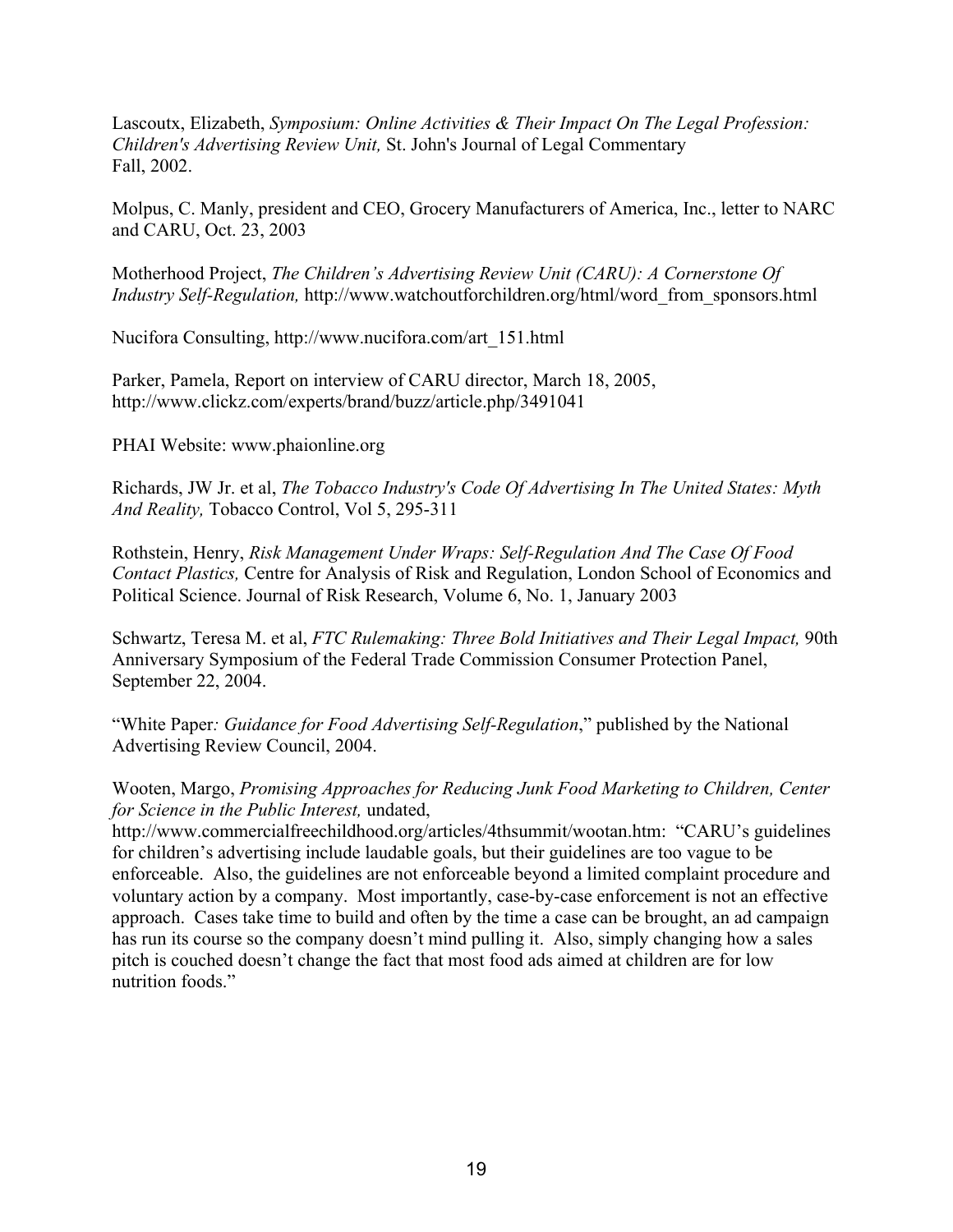# Appendix§

## *References in the report text are to the bracketed letter/number designations below, which were added for this appendix.*

## Principles [P1-P7]

Seven basic Principles underlie CARU's Guidelines for advertising directed to children under 12:

[P1] – Advertisers should always take into account the level of knowledge, sophistication and maturity of the audience to which their message is primarily directed. Younger children have a limited capacity for evaluating the credibility of information they receive. They also may lack the ability to understand the nature of the personal information they disclose on the Internet. Advertisers, therefore, have a special responsibility to protect children from their own susceptibilities. P2] - Realizing that children are imaginative and that make-believe play constitutes an important part of the growing up process, advertisers should exercise care not to exploit unfairly the imaginative quality of children. Unreasonable expectations of product quality or performance should not be stimulated either directly or indirectly by advertising.

[P3] - Products and content which are inappropriate for children should not be advertised or promoted directly to children.

[P4] - Recognizing that advertising may play an important part in educating the child, advertisers should communicate information in a truthful and accurate manner and in language understandable to young children with full recognition that the child may learn practices from advertising which can affect his or her health and well-being.

[P5] - Advertisers are urged to capitalize on the potential of advertising to influence behavior by developing advertising that, wherever possible, addresses itself to positive and beneficial social behavior, such as friendship, kindness, honesty, justice, generosity and respect for others.

[P6] - Care should be taken to incorporate minority and other groups in advertisements in order to present positive and pro-social roles and role models wherever possible. Social stereotyping and appeals to prejudice should be avoided.

[P7] - Although many influences affect a child's personal and social development, it remains the prime responsibility of the parents to provide guidance for children. Advertisers should contribute to this parent-child relationship in a constructive manner.

## Product Presentations and Claims [C1-C13]

Children look at, listen to and remember many different elements in advertising. Therefore, advertisers need to examine the total advertising message to be certain that the net communication will not mislead or misinform children.

[C1] - Copy, sound and visual presentations should not mislead children about product or performance characteristics. Such characteristics may include, but are not limited to, size, speed, method of operation, color, sound, durability and nutritional benefits.

 <sup>§</sup> Excerpted from CARU Self-Regulatory *Guidelines for Children's Advertising*, copyright 1975, 2003 Better Business Bureaus. Available at: http://www.caru.org/guidelines/index.asp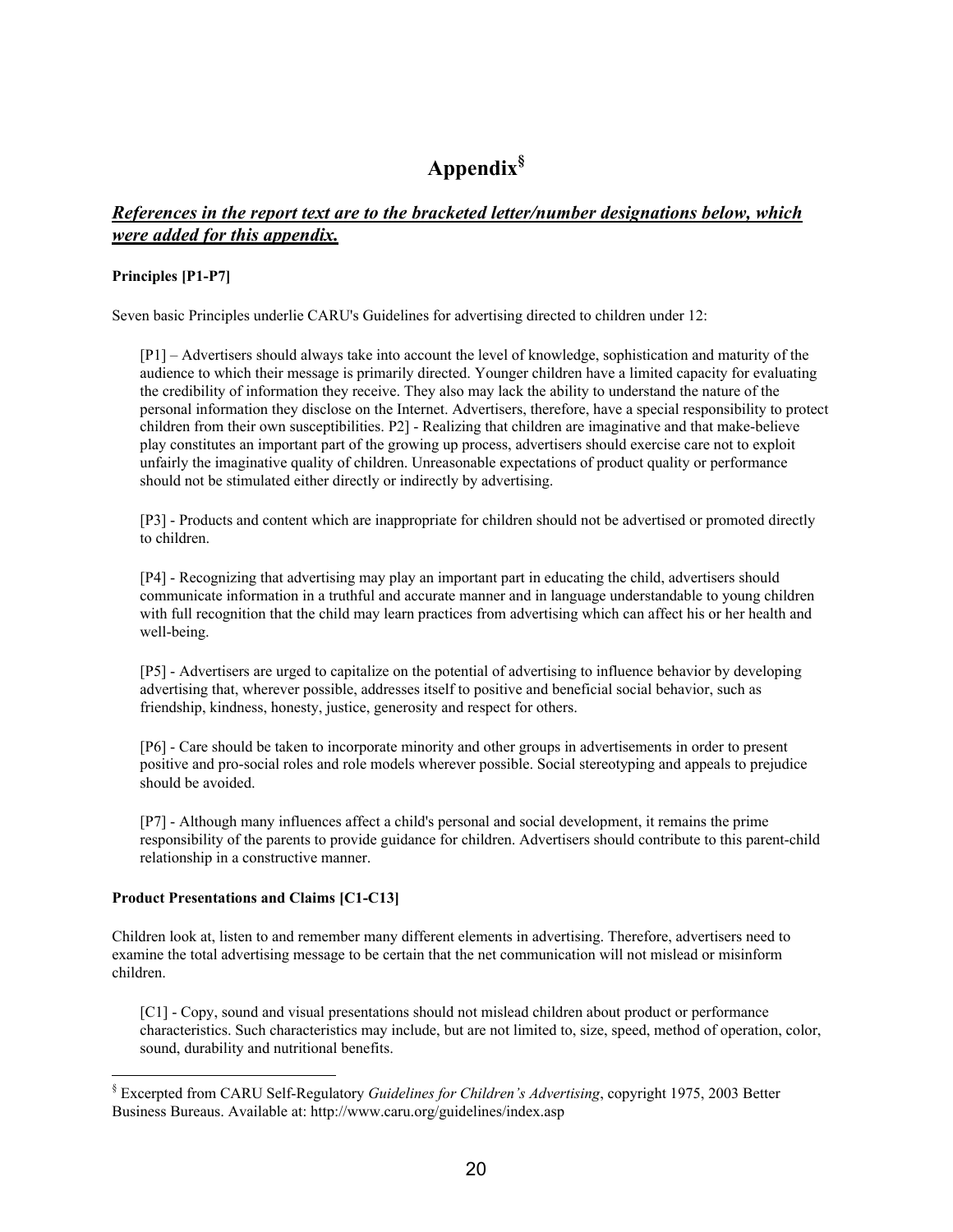[C2] - The advertising presentation should not mislead children about benefits from use of the product. Such benefits may include, but are not limited to, the acquisition of strength, status, popularity, growth, proficiency and intelligence.

[C3] - Care should be taken not to exploit a child's imagination. Fantasy, including animation, is appropriate for younger as well as older children. However, it should not create unattainable performance expectations nor exploit the younger child's difficulty in distinguishing between the real and the fanciful.

[C4] - The performance and use of a product should be demonstrated in a way that can be duplicated by the child for whom the product is intended.

[C5] - Products should be shown used in safe ways, in safe environments and in safe situations.

[C6] - What is included and excluded in the initial purchase should be clearly established.

[C7] - The amount of product featured should be within reasonable levels for the situation depicted.

[C8] - Representation of food products should be made so as to encourage sound use of the product with a view toward healthy development of the child and development of good nutritional practices.

[C9] - Advertisements representing mealtime should clearly and adequately depict the role of the product within the framework of a balanced diet.

[C10] - Snack foods should be clearly represented as such, and not as substitutes for meals.

[C11] - In advertising videos, films and interactive software, advertisers should take care that only those which are age-appropriate are advertised to children. If an industry rating system is available, the rating label should be prominently displayed. Inconsistencies will be brought to the attention of the rating entity.

[C12] - Portrayals or encouragement of behavior inappropriate for children (e.g.: violence or sexuality) and presentations that could frighten or provoke anxiety in children should be avoided.

[C13] - If objective claims are made in an advertisement directed to children, the advertiser should be able to supply adequate substantiation.

#### Sales Pressure [SP1-SP3]

Children are not as prepared as adults to make judicious, independent purchase decisions Therefore, advertisers should avoid using extreme sales pressure in advertising presentations to children.

[SP1] - Children should not be urged to ask parents or others to buy products. Advertisements should not suggest that a parent or adult who purchases a product or service for a child is better, more intelligent or more generous than one who does not. Advertising directed toward children should not create a sense of urgency or exclusivity, for example, by using words like "now" and "only".

[SP2] - Benefits attributed to the product or service should be inherent in its use. Advertisements should not convey the impression that possession of a product will result in more acceptance of a child by his or her peers. Conversely, it should not be implied that lack of a product will cause a child to be less accepted by his or her peers. Advertisements should not imply that purchase and use of a product will confer upon the user the prestige, skills or other special qualities of characters appearing in advertising.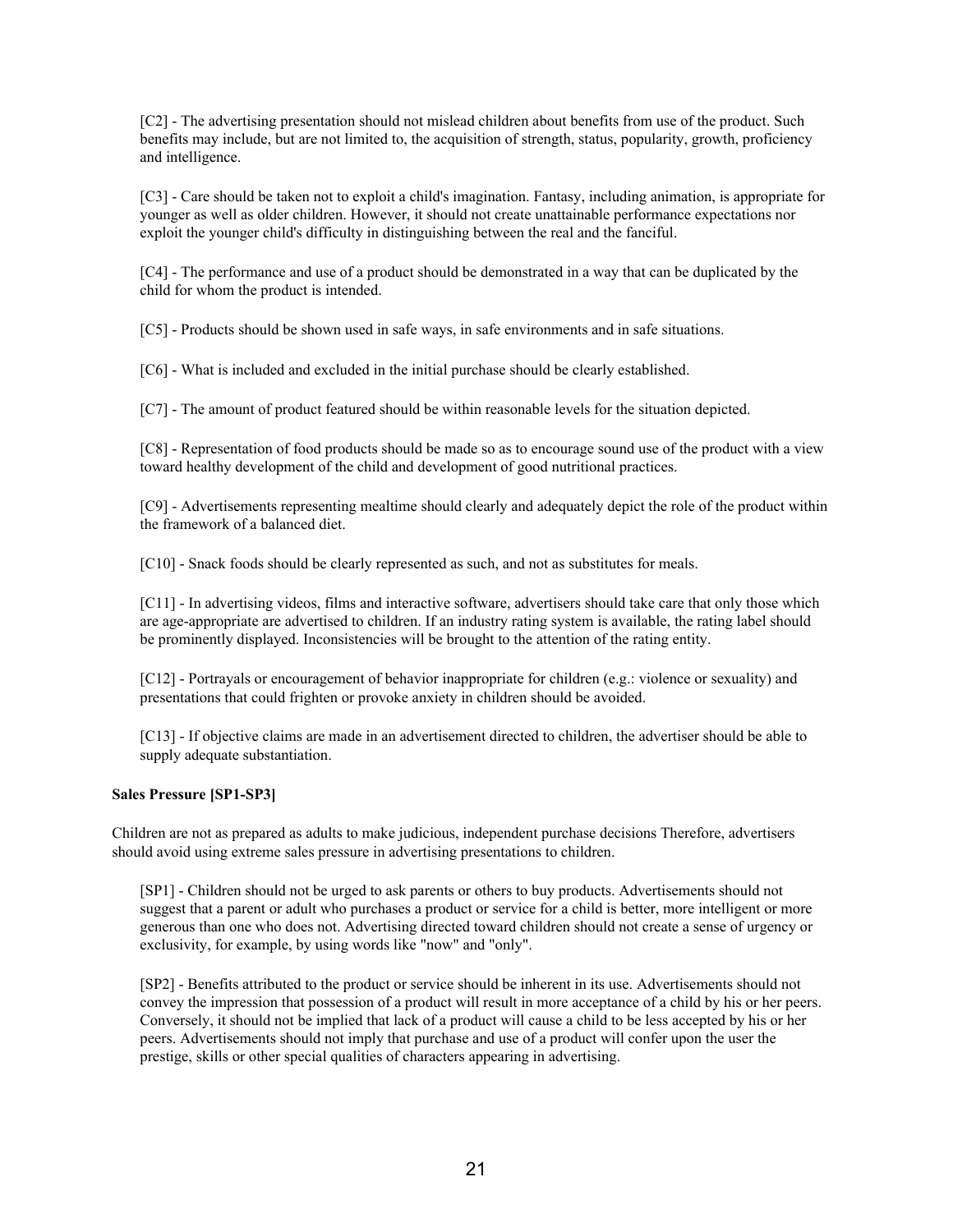[SP3] - All price representations should be clearly and concisely set forth. Price minimizations such as "only" or "just" should not be used.

#### Disclosures and Disclaimers [D1-D6]

Children have a more limited vocabulary and less developed language skills than do adolescents and adults. They read less well, if at all, and rely more on information presented pictorially than verbally. Simplified wording, such as "You have to put it together" instead of "Assembly required," significantly increases comprehension.

[D1] - All disclosures and disclaimers that are material to a child should be in language understandable by the child audience, legible and prominent. When technology permits, both audio and video disclosures are encouraged, as is the use of demonstrative disclosures.

[D2] - Advertising for unassembled products should clearly indicate that they need to be put together to be used properly.

[D3] - If any item essential to use of the product, such as batteries, is not included, this fact should be disclosed clearly.

[D4] - Information about products purchased separately, such as accessories or individual items in a collection, should be disclosed clearly.

[D5] - If television advertising to children involves the use of a toll-free telephone number, it must be clearly stated, in both audio and video disclosures, that the child must get an adult's permission to call.

- In print or online advertising, this disclosure must be clearly and prominently displayed.<br>• In radio advertising, the audio disclosure must be clearly audible.
- In radio advertising, the audio disclosure must be clearly audible.
- If an advertiser creates or sponsors an area in cyberspace, either through an online service or a Website, the name of the sponsoring company and/or brand should be prominently featured, (including, but not limited to wording such as "The ... Playground", or "Sponsored by ...").

[D6] - If videotapes, CD-ROMs, DVDs or software marketed to children contain advertising or promotions (e.g. trailers) this fact should be clearly disclosed on the packaging, and the advertising itself should be separated from the program and clearly designated as advertising.

## Comparative Claims [CC1-CC3]

Advertising which compares the advertised product to another product may be difficult for young children to understand and evaluate. Comparative claims should be based on real product advantages that are understandable to the child audience.

[CC1] - Comparative advertising should provide factual information. Comparisons should not falsely represent other products or previous versions of the same product.

[CC2] - Comparative claims should be presented in ways that children understand clearly.

[CC3] - Comparative claims should be supported by appropriate and adequate substantiation.

Endorsement and Promotion by Program or Editorial Characters [EP1-EP6]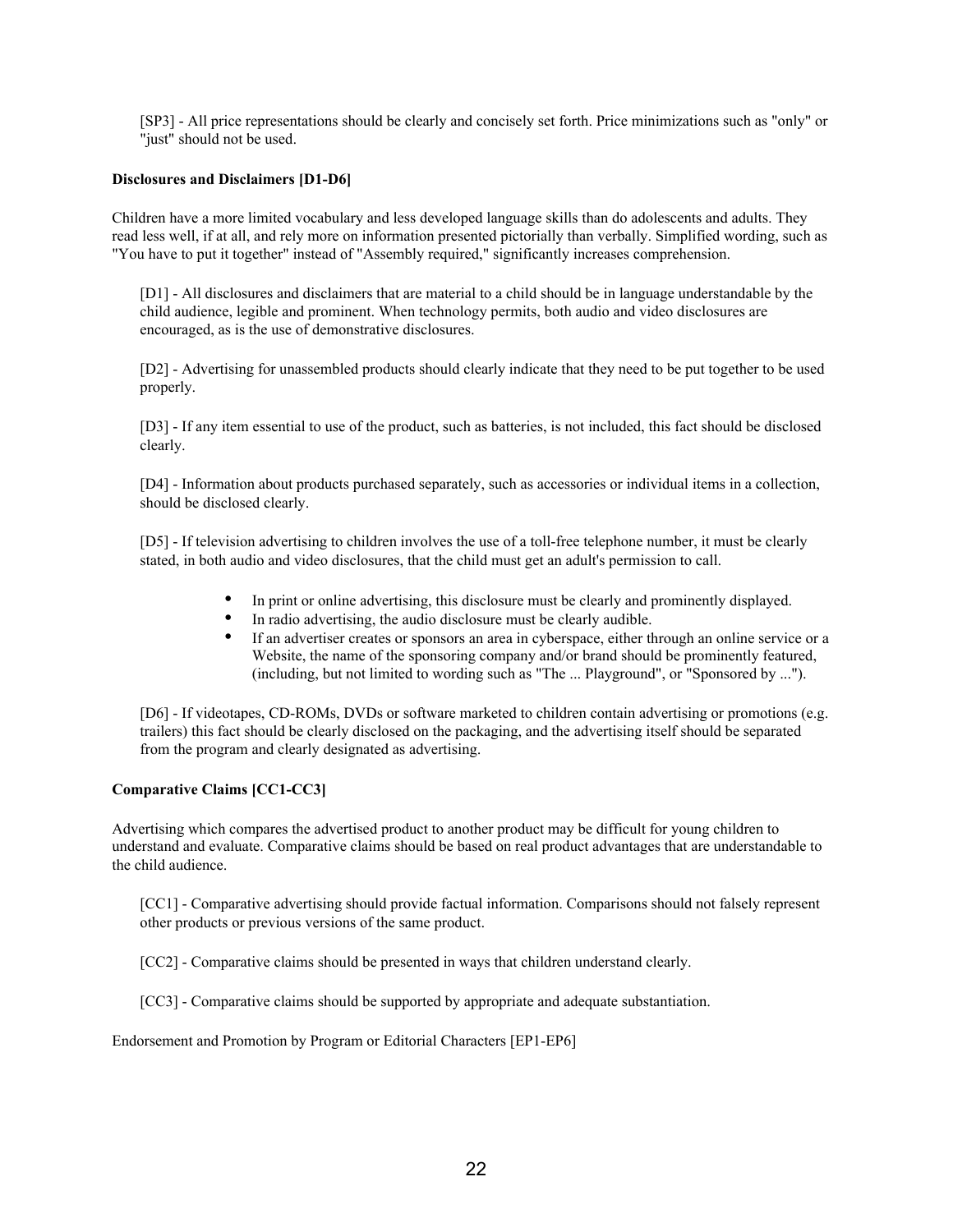Studies have shown that the mere appearance of a character with a product can significantly alter a child's perception of the product. Advertising presentations by program/editorial characters may hamper a young child's ability to distinguish between program/editorial content and advertising.

[EP1] - All personal endorsements should reflect the actual experiences and beliefs of the endorser. Celebrities and real-life authority figures may be used as product endorsers, presenters, or testifiers. However, extra care should be taken to avoid creating any false impression that the use of the product enhanced the celebrity's performance.

[EP2] - An endorser represented, either directly or indirectly, as an expert must possess qualifications appropriate to the particular expertise depicted in the endorsement.

[EP3] - Program personalities, live or animated, should not be used to sell products, premiums or services in or adjacent to programs primarily directed to children in which the same personality or character appears.

[EP4] - Products derived from or associated with program content primarily directed to children should not be advertised during or adjacent to that program.

[EP5] - In print media primarily designed for children, a character or personality associated with the editorial content of a publication should not be used to sell products, premiums or services in the same publication.

[EP6] - For print and interactive electronic media in which a product, service, or product/service-personality is featured in the editorial content (e.g., character-driven magazines or Websites, product-driven magazines or Websites, and club newsletters) guideline 4 does not specifically apply. In these instances advertising content should nonetheless be clearly identified as such.

#### Premiums, Promotions and Sweepstakes [PPS1-PPS2]

The use of premiums, promotions and sweepstakes in advertising has the potential to enhance the appeal of a product to a child. Therefore, special attention should be paid to the advertising of these marketing techniques to guard against exploiting children's immaturity.

[PPS1] - Children have difficulty distinguishing product from premium. If product advertising contains a premium message, care should be taken that the child's attention is focused primarily on the product. The premium message should be clearly secondary.

[PPS2] - Conditions of a premium offer should be stated simply and clearly. "Mandatory" statements and disclosures should be stated in terms that can be understood by the child audience.

#### Kids' Clubs [KC1-KC3]

In advertising to children, care should be taken not to mislead them into thinking they are joining a club when they are merely making a purchase or receiving a premium. Before an advertiser uses the word "club", certain minimum requirements should be met. These are:

[KC1] - Interactivity - The child should perform some act constituting an intentional joining of the club, and receive something in return. Merely watching a television program or eating in a particular restaurant, for example, does not constitute membership in a club.

[KC2] - Continuity - There should be an ongoing relationship between the club and the child member, for example, in the form of newsletter or activities, at regular intervals.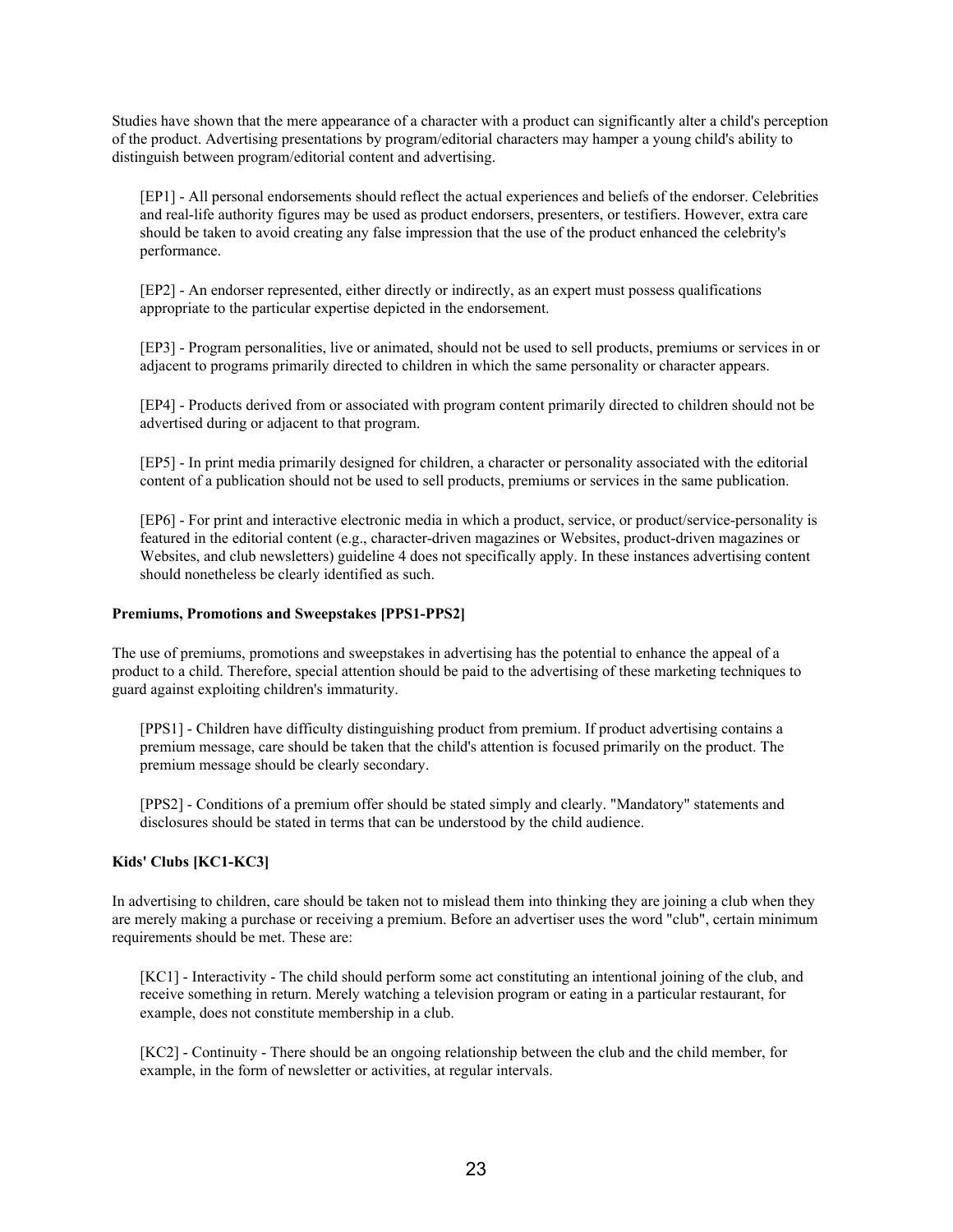[KC3] - Exclusivity - The activities or benefits derived from membership in the club should be exclusive to its members, and not merely the result of purchasing a particular product.

#### Sweepstakes and Contests [SC1-SC5]

In advertising sweepstakes to children, care should be taken not to produce unrealistic expectations of the chances of winning, or inflated expectations of the prize(s) to be won. Therefore:

[SC1] - The prize(s) should be clearly depicted.

[SC2] - The likelihood of winning should be clearly disclosed in language clearly understandable to the child audience (for instance, where appropriate. "Many will enter, a few will win."). In appropriate media, disclosures must be included in the audio portion.

[SC3] - All prizes should be appropriate to the child audience.

[SC4] - Alternate means of entry should be disclosed.

[SC5] - Online contests or sweepstakes should not require the child to provide more information than is reasonably necessary. Any information collection must meet the requirements of the Data Collection section of the Guidelines and the federal Children's Online Privacy Protection Act (COPPA). [For examples of compliant information collection practices for this purpose, please visit http://www.caru.org/news/collection.asp].

## Safety [SF1-SF4]

Imitation, exploration and experimentation are important activities to children. They are attracted to commercials in general and may imitate product demonstrations and other actions without regard to risk. Many childhood accidents and injuries occur in the home, often involving abuse or misuse of common household products.

[SF1] - Products inappropriate for use by children should not be advertised directly to children. This is especially true for products labeled, "Keep out of the reach of children." Such inappropriate products or promotions include displaying or knowingly linking to the URL of a Website not in compliance with CARU's Guidelines. Additionally, such products should not be promoted directly to children by premiums or other means. Medications, drugs and supplemental vitamins should not be advertised to children.

[SF2] - Advertisements for children's products should show them being used by children in the appropriate age range. For instance, young children should not be shown playing with toys safe only for older children.

[SF3] - Adults should be shown supervising children when products or activities could involve a safety risk.

[SF4] - Advertisements should not portray adults or children in unsafe situations, or in acts harmful to themselves or others. For example, when athletic activities (such as bicycle riding or skateboarding) are shown, proper precautions and safety equipment should be depicted.

Advertisements should avoid demonstrations that encourage dangerous or inappropriate use or misuse of the product. This is particularly important when the demonstration can be easily reproduced by children and features products accessible to them.

#### Making a Sale [MS1-MS3]

Advertisers who transact sales with children online should make reasonable efforts in light of all available technologies to provide the person responsible for the costs of the transaction with the means to exercise control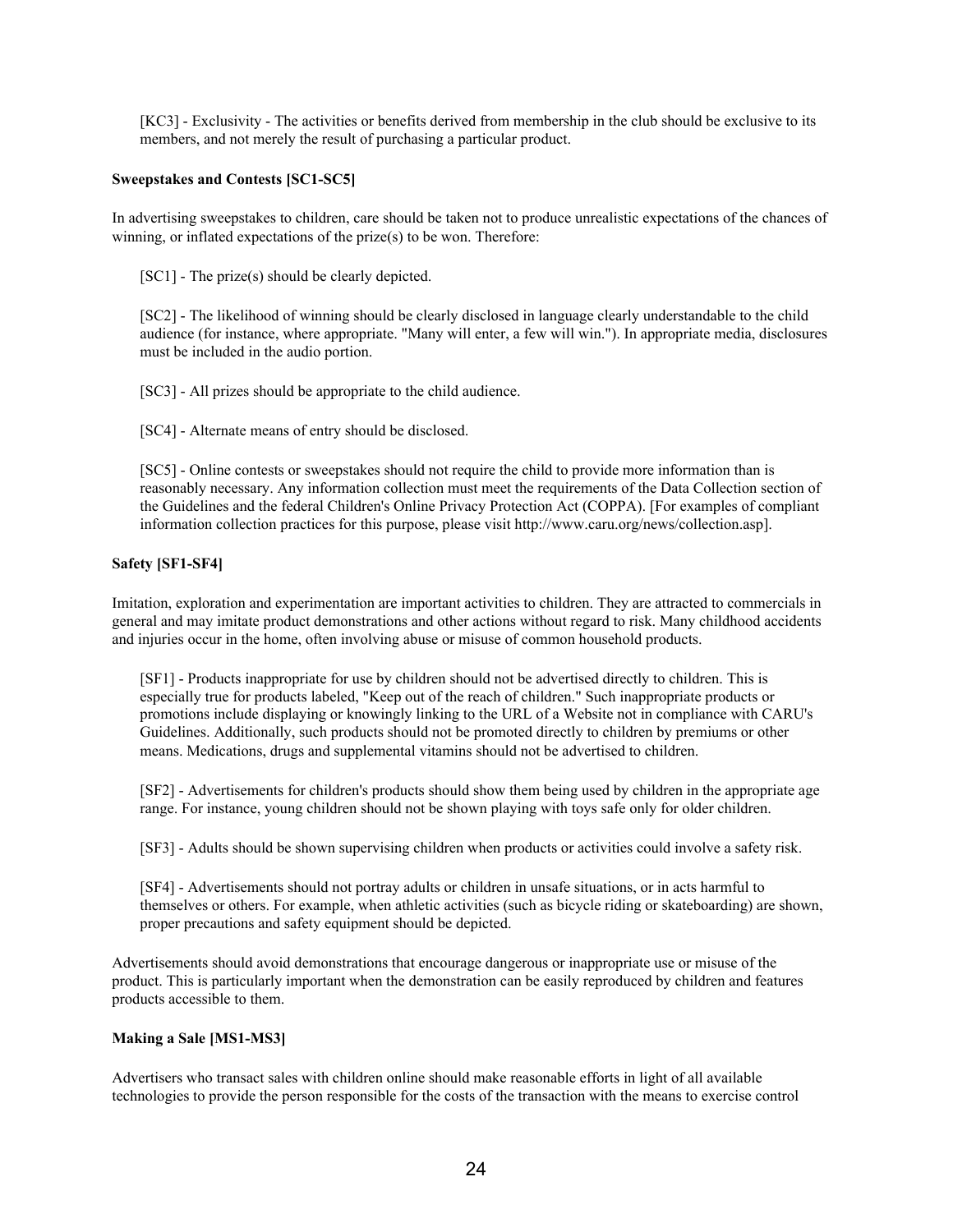over the transaction. If there is no reasonable means provided to avoid unauthorized purchases of goods and services by children, the advertiser should enable the person responsible to cancel the order and receive full credit without incurring any charges. Advertisers should keep in mind that under existing state laws, parents may not be obligated to fulfill sales contracts entered into by their young children.

[MS1] - Children should always be told when they are being targeted for a sale.

[MS2] - If a site offers the opportunity to order or purchase any product or service, either through the use of a "click here to order" button or other on-screen means, the ordering instructions must clearly and prominently state that a child must have a parent's permission to order.

[MS3] - In the case of an online means of ordering, there should be a clear mechanism after the order is placed allowing the child or parent to cancel the order.

#### Data Collection [DC1-DC10]

The ability to gather information, for marketing purposes, to tailor a site to a specific interest, etc., is part of the appeal of the interactive media to both the advertiser and the user. Young children however, may not understand the nature of the information being sought, nor its intended uses. The solicitation of personally identifiable information from children (e.g., full names, addresses, email addresses, phone numbers) triggers special privacy and security concerns.

Therefore, in collecting information from children under 13 years of age, advertisers should adhere to the following principles:

[DC1] - In all cases, the information collection or tracking practices and information uses must be clearly disclosed, along with the means of correcting or removing the information. The disclosure notice should be prominent and readily accessible before any information is collected. For instance, in the case of passive tracking, the notice should be on the page where the child enters the site. A heading such as "Privacy", "Our Privacy Policy", or similar designation which allows an adult to click on to obtain additional information on the site's information collection and tracking practices and information uses is acceptable.

[DC2] - When personal information (such as email addresses or screen names associated with other personal information) will be publicly posted so as to enable others to communicate directly with the child online, or when the child will be able otherwise to communicate directly with others, the company must obtain prior verifiable parental consent.

[DC3] - When personal information will be shared or distributed to third parties, except for parties that are agents or affiliates of the company or provide support for the internal operation of the Website and that agree not to disclose or use the information for any other purpose, the company must obtain prior verifiable parental consent.

[DC4] - When personal information is obtained for a company's internal use, and there is no disclosure, parental consent may be obtained through the use of email coupled with some additional steps to provide assurance that the person providing the consent is the parent.

[DC5] - When online contact information is collected and retained to respond directly more than once to a child's specific request (such as an email newsletter or contest) and will not be used for any other purpose, the company must directly notify the parent of the nature and intended uses of the information collected, and permit access to the information sufficient to permit a parent to remove or correct the information.

In furtherance of the above principles, advertisers should adhere to the following guidelines: